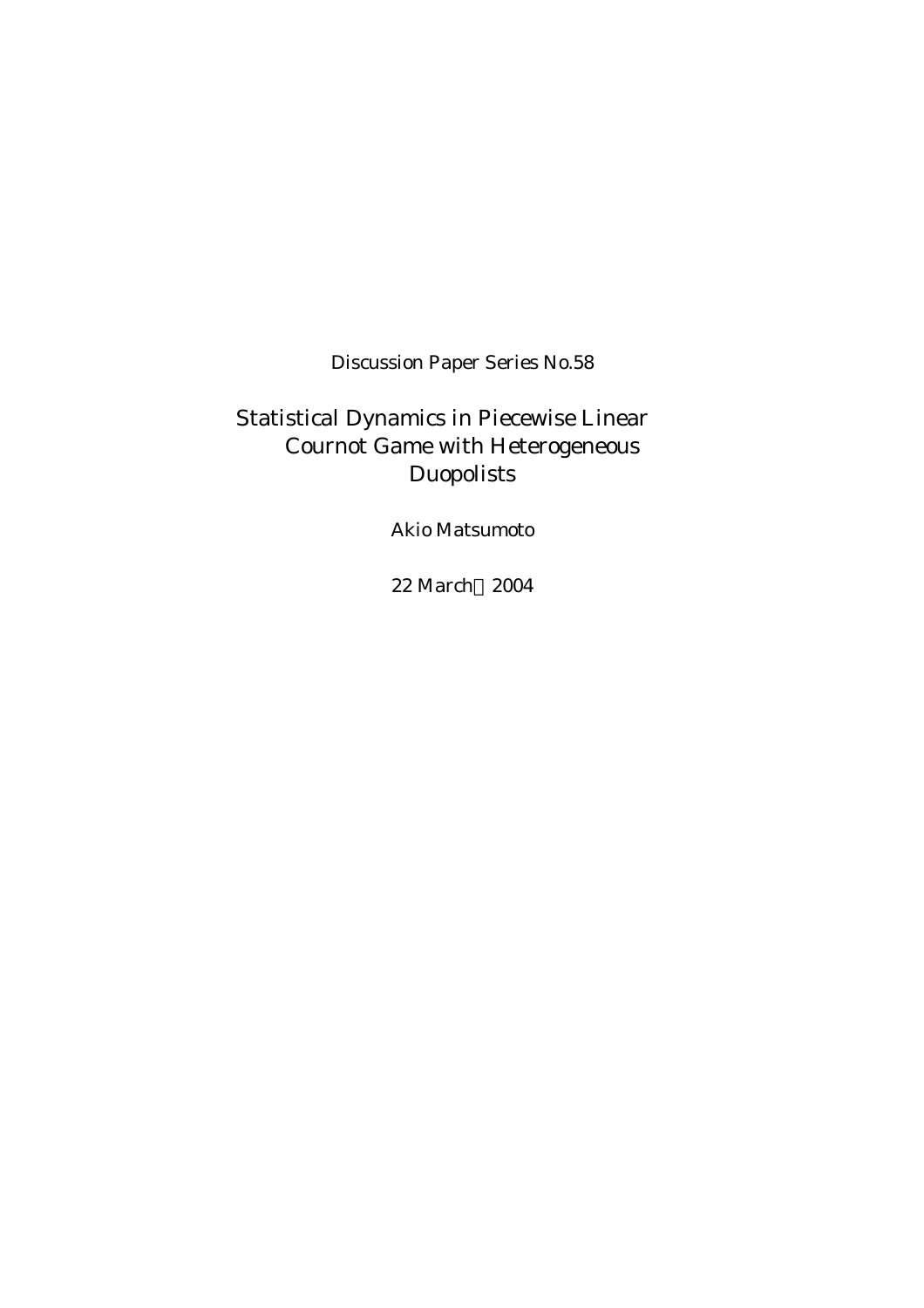## Statistical Dynamics in Piecewise Linear Cournot Game with Heterogeneous Duopolists

Akio Matsumoto Department of Economics Chuo University

742-1 Higashi-Nakano, Hachioji Tokyo, 192-0393 JAPAN

Tel: 81-426-74-3351 Fax: 81-426-74-33425 E-mail: akiom@tamacc.chuo-u.ac.jp

22 March 2004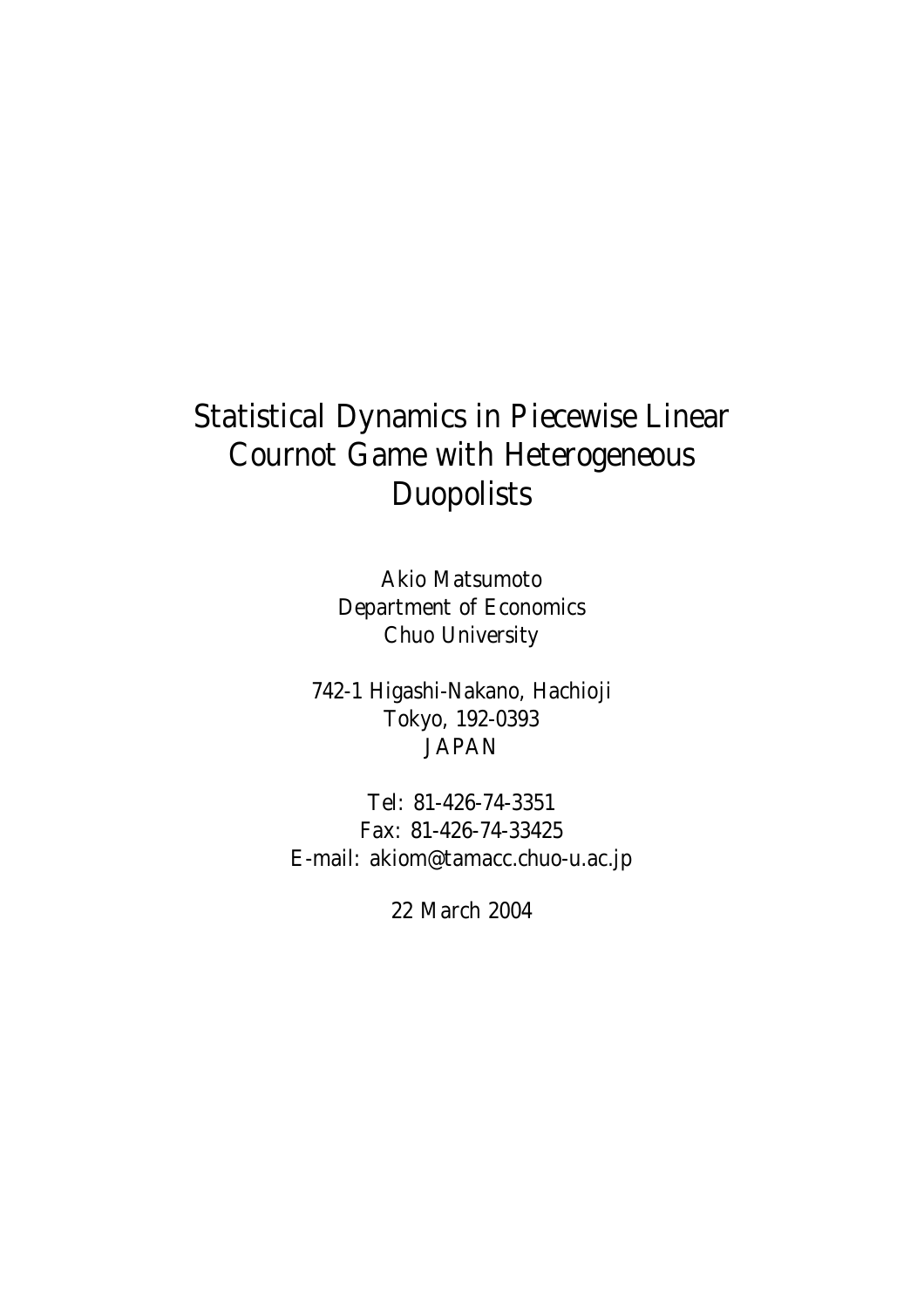### Abstract

We study a Cournot duopoly dynamic model in which reaction functions are piecewise linear. Such a model typically generates ergodic chaos when it involves strong nonlinearites. To investigate statistical properties, we construct explicit forms of density functions associated with chaotic trajectories. We demonstrate that the long-run average behavior possesses regular properties although each chaotic trajectory exhibits irregular motions. In particular, the ratios of the average outputs as well as the average profits are the same as those of Cournot outputs as well as Cournot profits.

#### Acknowledgement

An early draft of thie paper was presentd at the Odense conference, Osense, Denmark, May 18-22, 2003. Helpful comments from participants are gretefully acknowledged. The financial supports from Chuo University (Joint Research Grant, 0382) and the Japan Minstry of Education, Culture, Sports, Science and Technology (Grand-in-Aid for Scientific Reseach (B), 14330037) are also acknowledged.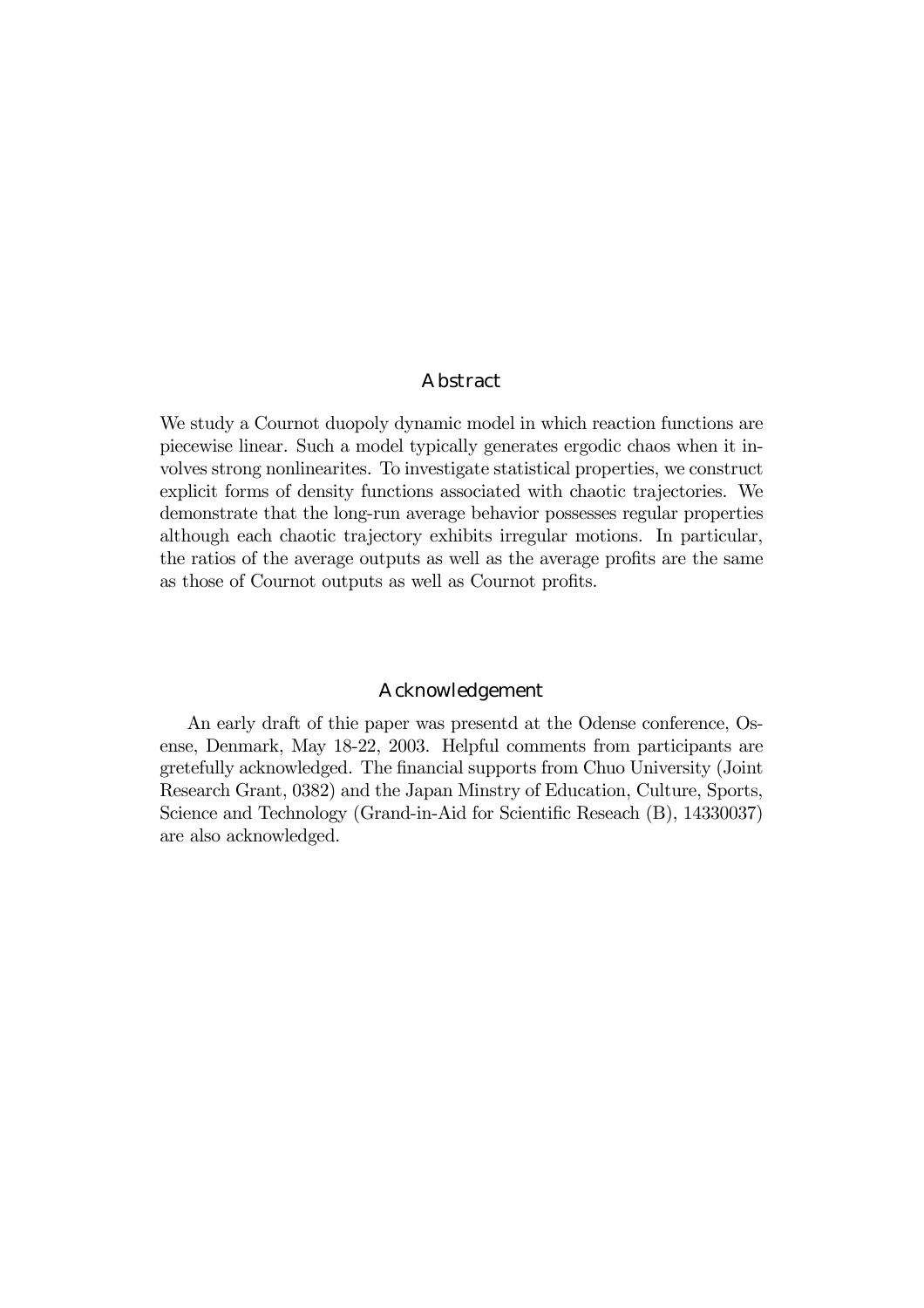### 1 Introduction

A Cournot duopoly model describes the output adjustment process in a market where a duopolist takes account of not only the behavior of consumers in terms of the market demand but also the behavior of the rival in terms of the forecasts of rival's output. The original model was introduced by Augustin Cournot in 1838 and has since been extended in various directions; see Puu [2002] for a historical account. The stability of the Cournot dynamics had been taken for granted for 140 years. However, Rand [1978] has shown that chaotic fluctuations can arise in the non-linear Cournot model where reaction functions are unimodal. Since Rand mathematically demonstrated the existence of chaotic economic dynamics, various modifications have been carried out by numerous economists. Rosser [2002] has a good review of the development of the theory of complex oligopoly dynamics since then. A lot of effort is still being devoted to investigate the dynamic structure of the nonlinear Cournot model, with recent developments summarized in Puu and Sushko [2002].

Chaotic dynamics has two salient features: irregularity of trajectory and extreme sensitivity to the initial conditions. The former implies that as a trajectory fluctuates erratically, it is difficult to distinguish chaotic behavior of a deterministic process from truly random behavior of a stochastic process. The latter implies that even a slightly different choice of initial conditions can drastically alter the whole future behavior of trajectories. Each chaotic trajectory moves in such a complicated way that it is difficult to predict its long-term behavior. Yet, Day and Pianigiani [1991] turn their attention to the statistical behavior that frequencies of trajectories can converge to a stable density function which characterize chaotic economic dynamics from the long-run point of view. Inspired by their results, Huang [1995] raises a provocative question of whether a complex (i.e., chaotic) dynamics is preferable to simple (i.e., stable) dynamics and provides an affirmative answer that perpetual fluctuations generated by a cautious cobweb model may be preferable to a stationary equilibrium. On the other hand, Kopel [1997] constructs a simple model of evolutionary dynamics and shows a negative result that various performance measures such as aggregate profits, aggregate sales revenues and mean sales indicate the inferiority of chaotic dynamics to equilibrium on the average. Matsumoto [2003a] shows an equivocal result in a simple exchange model with two agents and two goods that the long-run average performance measure taken along a chaotic trajectory is greater than the corresponding measure calculated at equilibrium for one agent but smaller for the other agent. Matsumoto [2003b] also considers a piecewise linear map to investigate qualitative implication of complex dynamics involving chaos.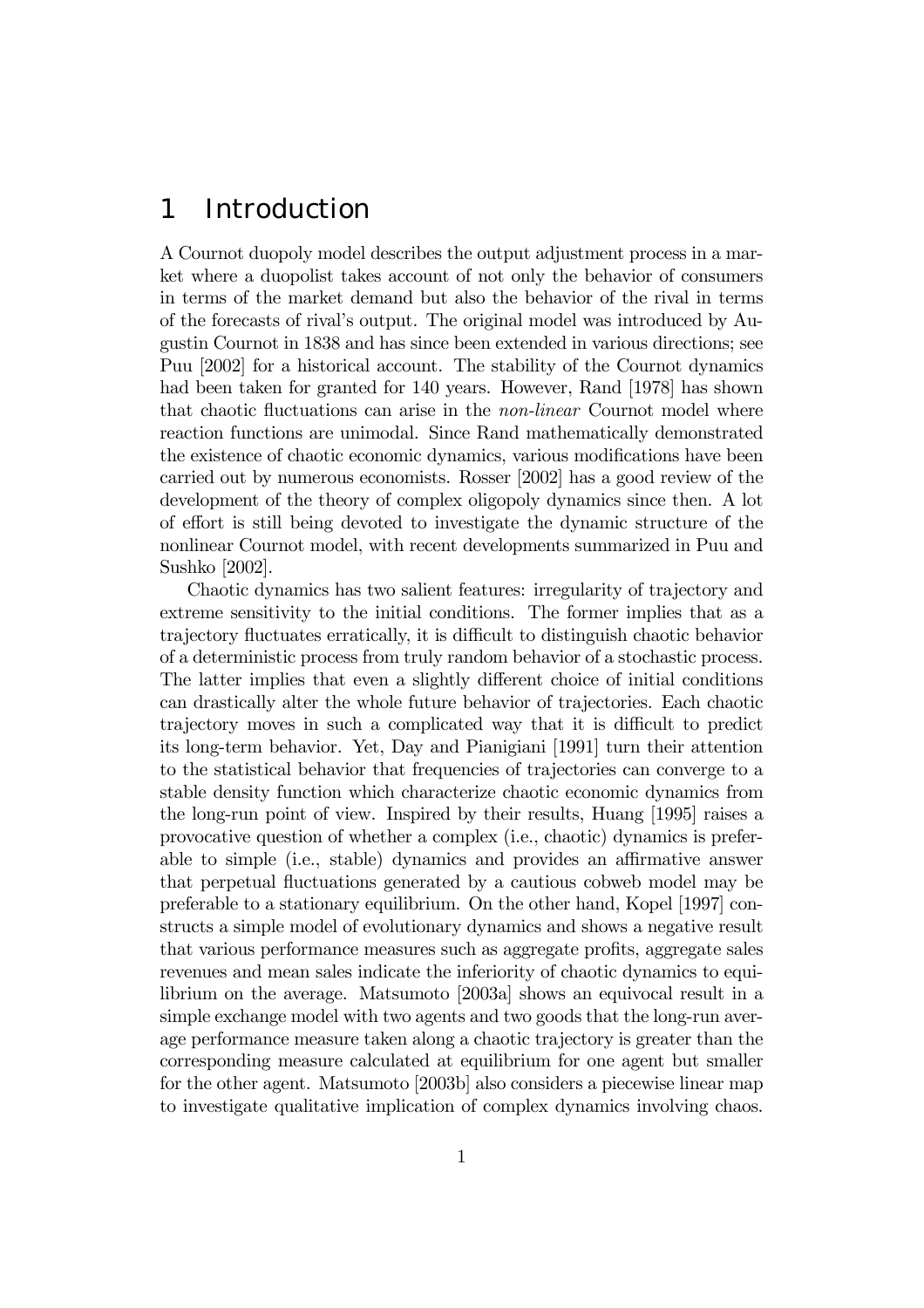It is important to investigate the long-run or statistical properties of chaotic dynamics so as to understand its economic implications.

So far, multidimensional chaos has been presented in variants of a Cournot model while the qualitative economic characterization of chaotic dynamics has been generated using a one dimensional map. So a natural question which we raise is about the statistical properties of multidimensional chaos. To answer this question is the purpose of this study. In particular, this study investigates the long-run average behavior of Cournot chaotic dynamics. To this end, we construct a piecewise linear duopoly model and derive, analytically as well as numerically, the long-run average outputs and the long-run average profits along chaotic trajectories.

This paper is organized as follows. Section 2 outlines a piecewise linear duopoly model, which allows us to construct an explicit form of density function of chaotic trajectory and thus to analytically study the statistical dynamics. Section 3 derives a two-dimensional Cournot adjustment process. Section 4 reduces the dimension of the dynamical system from two to one and shows that both system can generate qualitatively the same dynamics. Section 5, the main part of this study, demonstrates analytically as well as numerically that statistical dynamics has rather regular properties such that ratios of the average outputs and the average profits are constant, although each chaotic trajectory exhibits highly irregular motions. Section 6 provides conclusions.

### 2 Duopoly Model

Two possible microeconomic foundations of the unimodal reaction functions of a nonlinear Cournot model have been provided. One is by Puu [2000] who shows that linear production technologies and a hyperbolic market demand may result in unimodal reaction functions. The other is by Kopel [1996] who makes certain that the different assumptions of linear demand function and nonlinear cost function involving production externalities also result in unimodal reaction functions. In this study we follow Kopel's approach and construct a Cournot duopoly model with a production externality.

On the demand side, we assume that the inverse demand function is linear,

$$
p = a - bQ, \quad a > 0 \text{ and } b > 0,\tag{1}
$$

where  $Q$  is the industry demand. On the supply side, we assume that two firms, denoted by  $X$  and  $Y$ , produce homogenous outputs  $x$  and  $y$ . Provided demand equals supply,  $Q = x + y$ . Each firm forecasts the competitor's production and faces a production externality where the production possibilities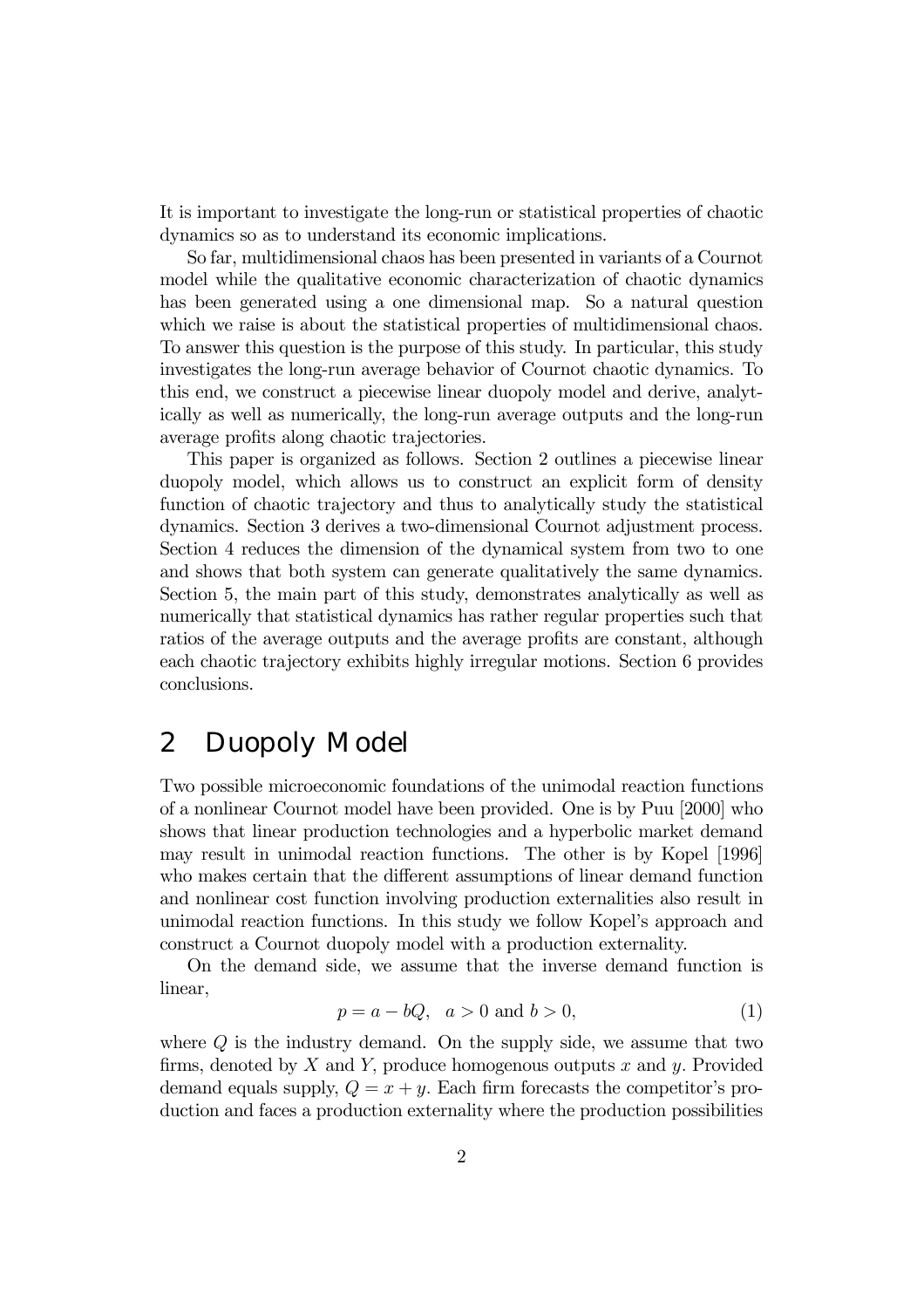of one firm are influenced by the production of the other. Although there are various ways to introduce externalities, we confine our analysis to the case in which the cost of production depends on not only its own production but also its rival's production.

We say that a firm has a *positive production externality* if the firm's marginal cost, for an increment of the rival's output, is decreasing and a negative production externality if it is increasing. Forecasting the rival's output choice, each firm chooses a profit maximizing output for itself. The reaction function, thus, describes a functional relationship between the expected output of the rival and its own optimal choice. Due to the presence of production externality, the reaction function can be upward- or downward-sloping according to whether the external effect is positive or negative.

We call a firm *imitator* if its reaction function is upward-sloping and accommodator if downward-sloping. The imitator, who imitates the rival's behavior, expands or shrinks its own output if its rival expands or shrinks the rival's output. The accommodator is a text-book duopolist and adapts to reduce residual demand if the rival expands output. Further, we call a firm *dualist* if it has a dual reaction pattern, that is, if it changes its strategic profile from the imitator to the accommodator when the rival expands output beyond a pre-determined critical value.<sup>1</sup>

In what follows, we focus on the statistical behavior of the imitator and the dualist. Indeed, we examine the profit-maximizing behavior of, first, the imitator to derive a monotonic (invertible) reaction function and then, the behavior of the dualist to derive an asymmetric tent-shaped (i.e., noninvertible) reaction function.

### 2.1 Invertible Reaction Function

In this subsection, it is shown that in a situation involving a positive production externality, the profit-maximizing behavior of a firm is to follow the rival's behavior.

We suppose that firm  $X$  has a cost function,

$$
c_i(y^e)x = \{(a - 2bA_i) - b(1 + 2\alpha_i)y^e\}x, \ \alpha_i > 0,\tag{2}
$$

where  $a - 2bA_i > 0$  is assumed to avoid the negative marginal cost and the subscript "i" indicates the imitator.  $\alpha_i > 0$  implies that the more the rival firm is expected to produce, the less the marginal cost will be to produce an

<sup>&</sup>lt;sup>1</sup>We follow van Witteloostuijn and van Lier [1990] for the nomenclature, "imitator", "accommodator" and "dualist".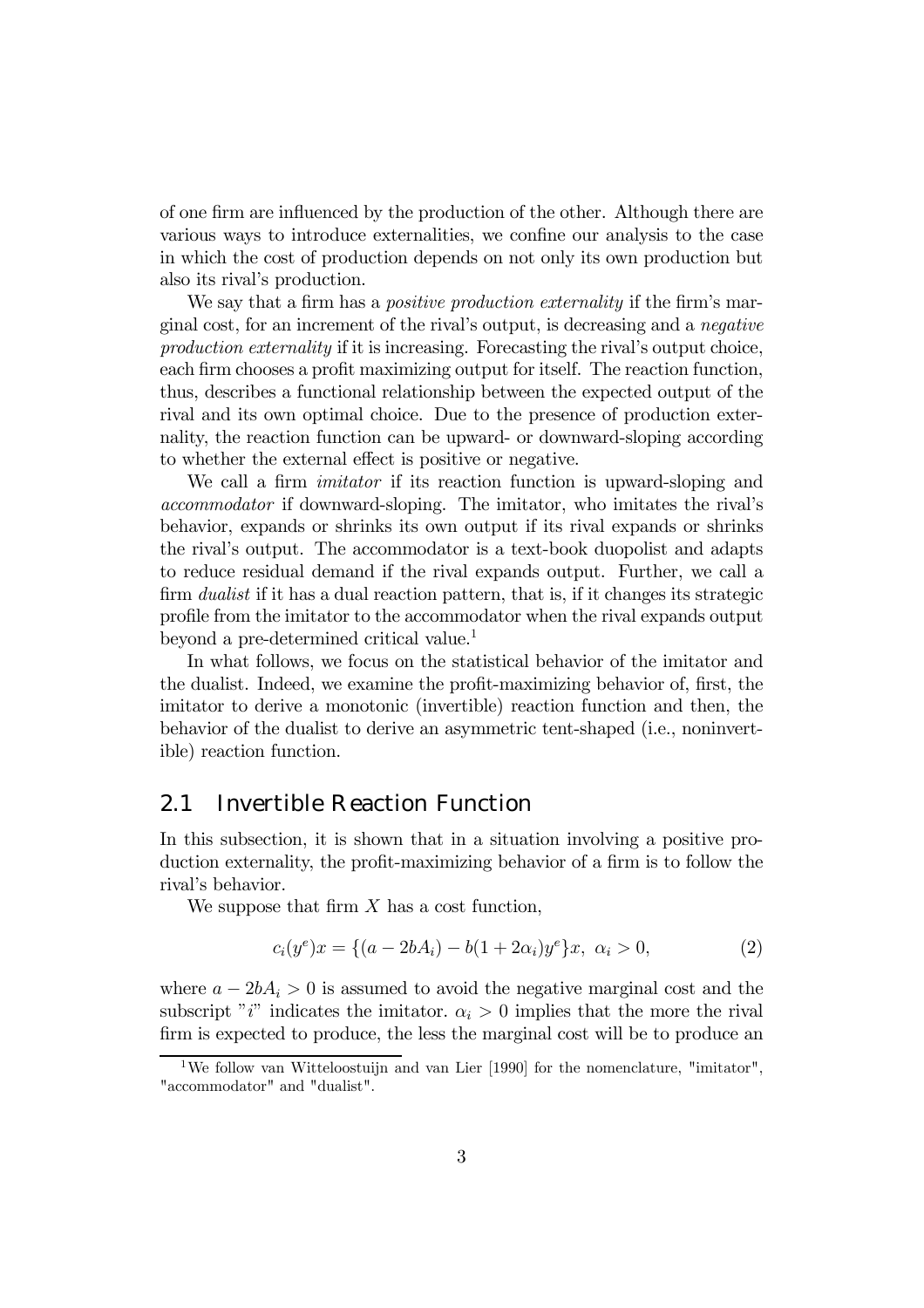additional unit of its own production. The firm  $X$ 's profit is a revenue  $px$ minus cost  $c_i(y^e)x$ , which is, after arranging terms, spelled out as

$$
\Pi_i(x, y^e) = \{2(A_i + \alpha_i y^e) - x\}bx.
$$
 (3)

The condition characterizing profit maximization is the equality between the marginal revenue and the marginal cost. Solving it for  $x$ , we have the reaction curve of firm  $X$ ,

$$
r_i(y^e) = A_i + \alpha_i y^e. \tag{4}
$$

This is a straight line with positive slope  $\alpha_i$  and an intercept  $A_i$ . It implies that the optimal strategy for firm  $X$  is to imitate the rival's strategy, in other words, firm  $X$  with  $(2)$  chooses to be an imitator.

From the profit function, we can also derive the zero-profit line which describes all combinations of x and  $y^e$  that yield a zero profit,

$$
z_i(y^e) = 2(A_i + \alpha_i y^e). \tag{5}
$$

Note that the zero-profit line has the same vertical intercept,  $-\frac{A_i}{\alpha_i}$ , as the reaction curve, but it is half as steep in the  $x-y^e$  plane. This gives us an easy way to draw the zero-profit line. We know that the vertical intercept is  $-\frac{A_i}{\alpha_i}$ . To get the horizontal intercept, just take twice of the horizontal intercept of the reaction function. Drawing the straight line passing through these two interceptions gives us the zero-profit line. Thus the profit is negative for those combinations of x and  $y^e$  located below the zero-profit line. In Figure 1, the reaction curve (actually the bold straight line) is illustrated to pass through the lowest point of each U-shaped isoprofit curve, and all of the bundles,  $(x, y^e)$ , in the shaded area underneath the zero-profit line generate negative profits.

The cross-partial derivative of the imitator's marginal profit with respect to its rival's output is

$$
\frac{\partial}{\partial y}(\frac{\partial \Pi_i}{\partial x}) = 2\alpha_i > 0.
$$
\n(6)

Due to the presence of positive production externality, the imitator's marginal cost decreases as the rival increases its output so that it is preferable for the imitator to follow its rival's behavior. According to Bulow et al. [1985], this indicates that the imitator treats its own product as a strategic complement to the rival's output under the condition of a positive production externality.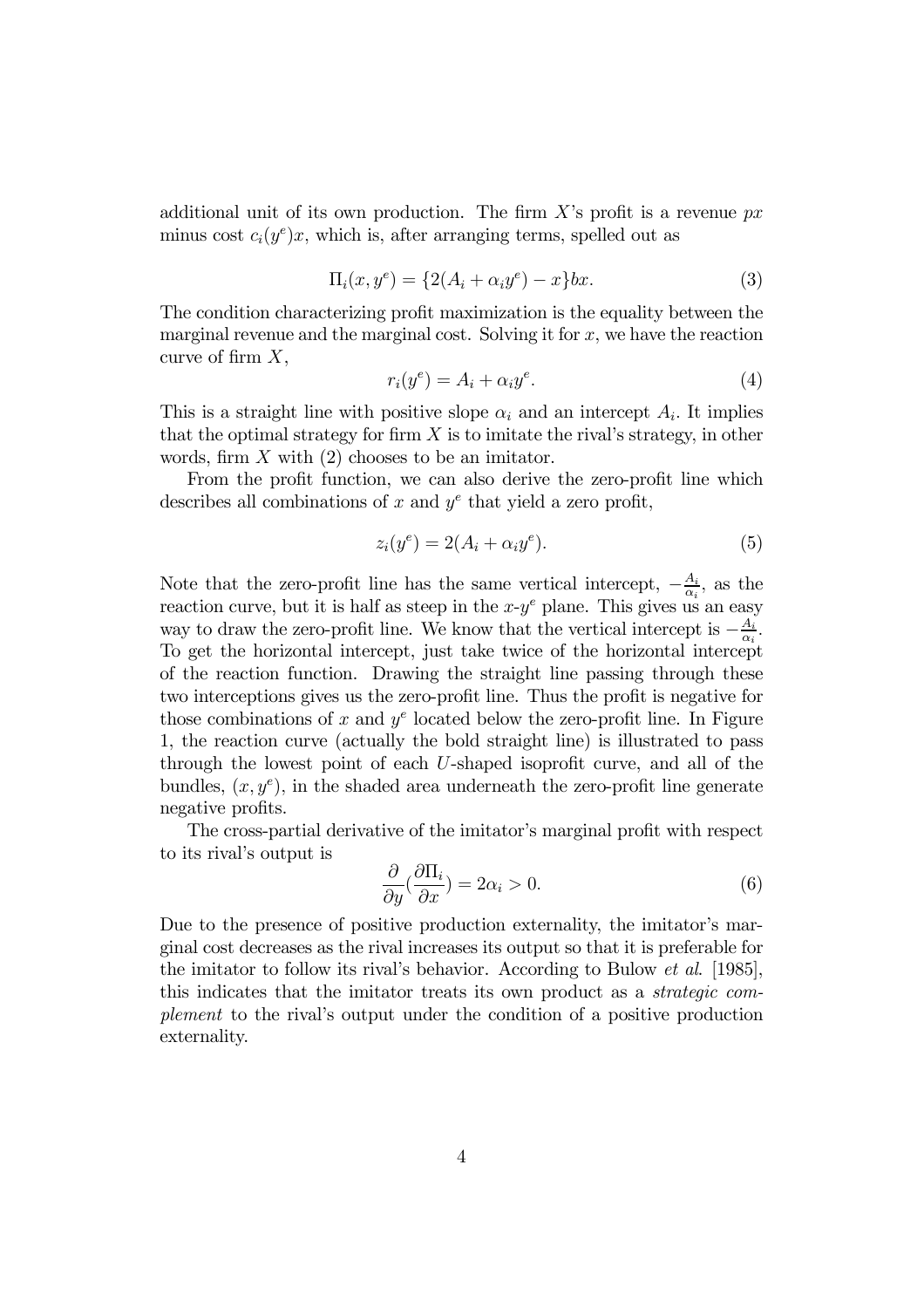

Figure 1. Upward sloping reaction and zero-profit curves.

### 2.2 Noninvertible Reaction Function

In this section, we consider a circumstance in which a firm can have an asymmetric reaction pattern. We assume that firm  $Y$ , which produces  $y$  and forecasts  $x^e$ , has a piecewise production cost function specified as

$$
C_d(x^e, y) = Max[c_d^i(x^e)y, c_d^a(x^e)y],
$$
\n
$$
(7)
$$

where

$$
c_d^i(x^e)y = \{(a - 2bA) - b(1 + 2\alpha)x^e\}y,
$$
  

$$
c_d^a(x^e)y = \{(a - 2bB) - b(1 - 2\beta)x^e\}y.
$$

Here the subscript " $d$ " indicates the dualist. Depending on the scale of the rival's output, the dualist imitates as well as accommodates its rival.2 Since  $\alpha > 0$  and  $\beta > 0$  are assumed, the marginal cost,  $c_d(x^e)$ , takes on a V-shaped profile which accounts for asymmetric externality.

The profit is also piecewise linear,

$$
\Pi_d(x^e, y) = Min[\Pi_d^i(x^e, y), \Pi_d^a(x^e, y)],\tag{8}
$$

<sup>&</sup>lt;sup>2</sup>Kopel [1996] takes the book-buying-habit hypothesis to justify the dual reaction pattern.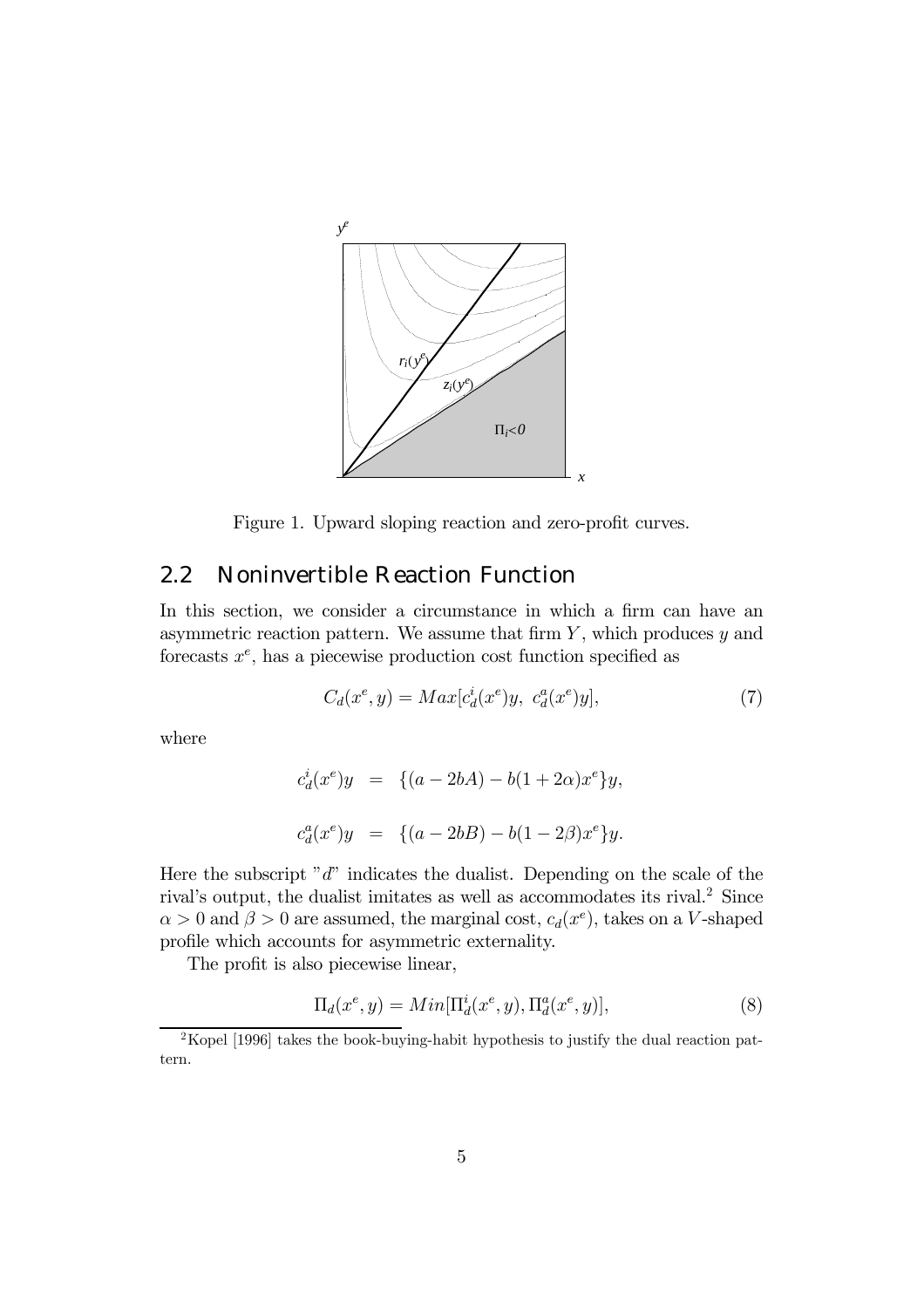where

$$
\Pi_d^i(x^e, y) = \{2(A + \alpha x^e) - y\}by,
$$
  

$$
\Pi_d^a(x^e, y) = \{2(B - \beta x^e) - y\}by.
$$

Given  $x^e$ , firm Y would maximize  $\prod_{d}^{i}(x^e, y)$  with respect to y for  $0 < y < y_0$ and  $\Pi_d^a(x^e, y)$  for  $y_0 < y$  where  $y_0$  solves  $\Pi_d^i(x^e, y) = \Pi_d^a(x^e, y)$ , given  $x^e$ . Equating each partial derivative to zero, we can solve each for the reaction curve,

$$
r_d(x^e) = Min[A + \alpha x^e, B - \beta x^e].
$$
\n(9)

Firm Y shows an asymmetric reaction pattern and its reaction curve is asymmetric tent-shaped. Firm Y with (7) chooses to be a dualist.  $r_d(x^e)$  is a map from  $[0, \frac{B}{\beta}]$  into  $[0, \frac{\alpha B + \beta A}{\alpha + \beta}]$ . For convenience, we reduce the reaction function to that of the special class by making the following assumptions.

**Assumption 1.** 
$$
A = \frac{\alpha + \beta - \alpha \beta}{\beta}
$$
 and  $B = \beta$  where  $\alpha > 0$  and  $\beta > 0$ .

Due to Assumption 1, the reaction function can be written in a simple form with two parameters,

$$
r_d(x^e) = Min[r_d^i(x^e), r_d^a(x^e)],
$$
\n(10)

where

$$
r_d^i(x^e) = \alpha x^e + \frac{\alpha + \beta - \alpha \beta}{\beta} \text{ for } 0 \le x^e \le x_0,
$$
  

$$
r_d^a(x^e) = \beta(1 - x^e) \text{ for } x_0 \le x^e \le 1.
$$

where  $x_0 = 1 - \frac{1}{\beta}$  is the turning point of the reaction function and solves  $r_d^i(x) = r_d^a(x)$ . For  $\alpha + \beta - \alpha \beta \geq 0$ ,  $r_d(x^e)$  maps the unit interval into itself. For  $\alpha + \beta - \alpha \beta < 0$ , it should be restricted to  $I' = \left[-\frac{A}{\alpha}, 1\right]$  because outside this range, the implied output would be negative, which is inadmissible. Alternatively, define  $r_d(x) \equiv 0$  for all  $x \in R\backslash I'$  then  $r_d(x)$  is extended to all positive real line.

From the definition of the profit, the zero-profit curves are also derived as

$$
z_d^i(x^e) = 2(\frac{\alpha + \beta - \alpha\beta}{\beta} + \alpha x^e) \text{ for } 0 \le x^e \le x_0,
$$
  

$$
z_d^a(x^e) = 2\beta(1 - x^e) \text{ for } x_0 \le x^e \le 1.
$$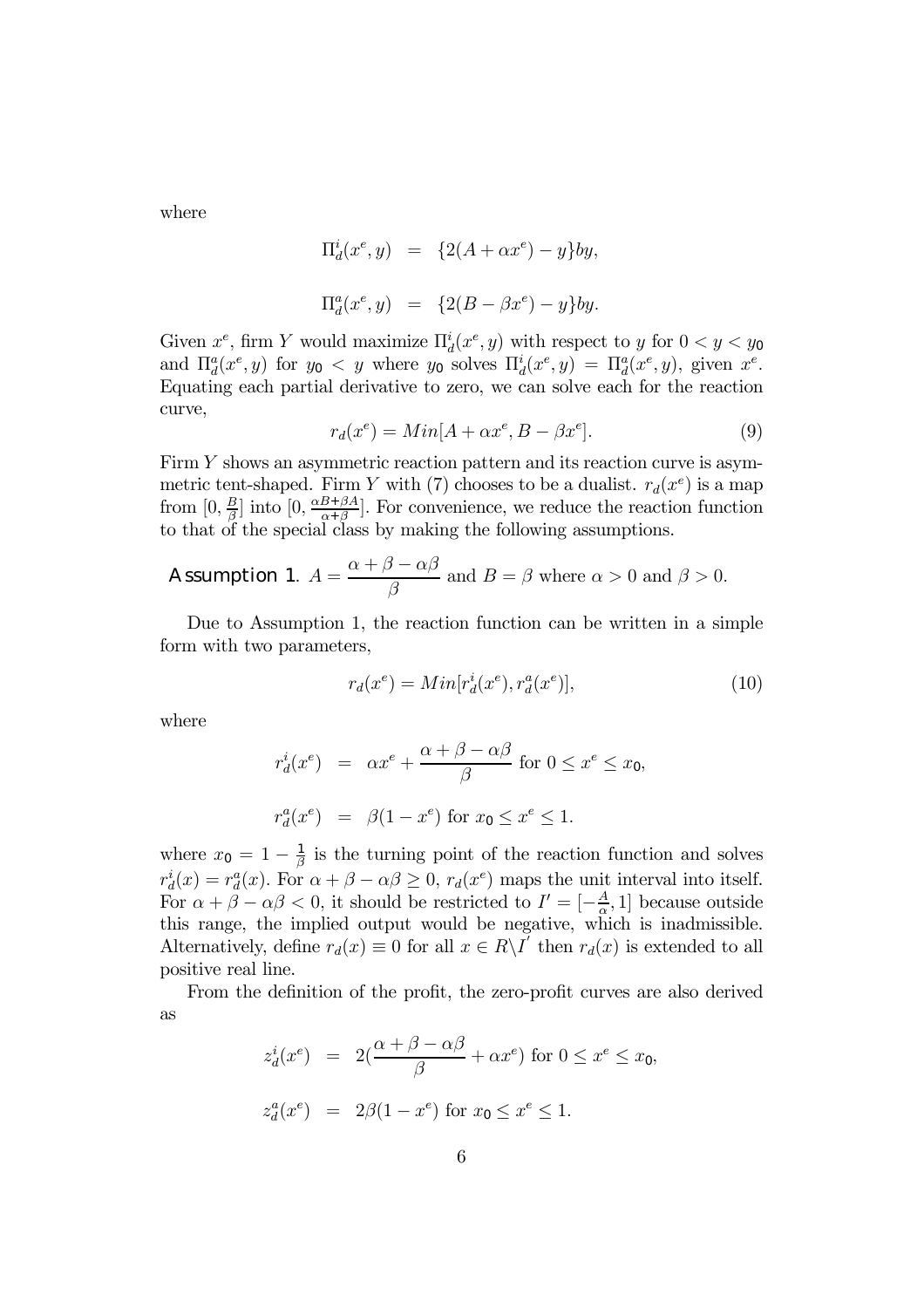A reaction curve as well as the zero-profit curve are illustrated in Figure 2 in which profits are negative for all the bundle  $(x^e, y)$  in the shaded areas. It can be seen that the dualist chooses the output level associated with the isoprofit line furthest to the right for  $0 \le x^e \le x_0$  and to the left for  $x_0 \le x^e \le 1$ .



Figure 2. Piecewise linear reaction and zero-profit curves.

Returning to the cost function, it can be seen that marginal cost curve is V -shaped due to the presence of positive-negative production externality. It has a minimum at the turning point  $x_0$  and is strictly decreasing on  $[0, x_0]$ and strictly increasing on  $[x_0, 1]$ . Since the minimum marginal cost is attained for  $x_0$ ,

$$
r_d^i(x_0) = r_d^a(x_0) = y\{\frac{b}{\beta} + (a - 3b)\},\tag{11}
$$

which is non-negative if  $a \geq 3b$  holds. In the following, we make a stronger assumption and set  $a = 3b$  for convenience.

The cross-partial derivatives of firm  $Y$ 's marginal profits with respect to its rival's output are

$$
\frac{\partial}{\partial x} \left( \frac{\partial \Pi_d^i}{\partial y} \right) = 2\alpha > 0 \text{ for } 0 \le x \le x_0,
$$
  

$$
\frac{\partial}{\partial x} \left( \frac{\partial \Pi_d^a}{\partial y} \right) = -2\beta < 0 \text{ for } x_0 \le x \le 1.
$$

According to Bulow et al. [1985] these inequality conditions indicate that firm Y treats its own product as a *strategic complement* to the rival's output when the rival produces its output at less than the critical level,  $x_0$ , and as a strategic substitute when at greater than  $x_0$ .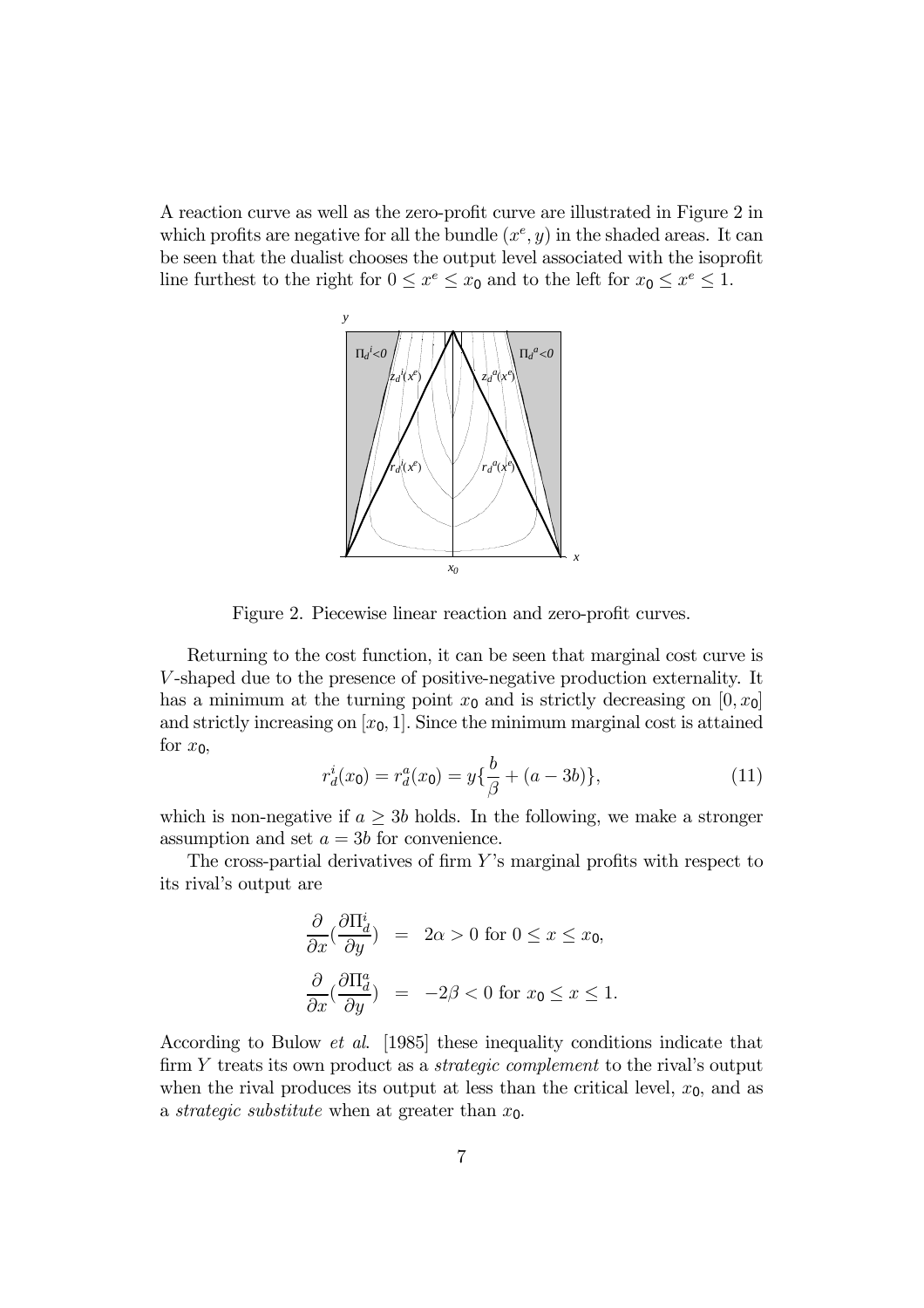### 3 Adjustment Process

We are interested in studying dynamic interactions between two firms. Since each of the two duopolist firms can be an imitator or dualist, depending on what production externality arises, there are four different duopoly markets. When both firms are imitators, the resultant dynamics are relatively simple as the reaction functions are monotonic. So we omit those simple case from further considerations. When both firms are dualists, the resultant dynamics is too complicated to yield analytical results and thus will be considered in a future study, based on the results obtained in this study.<sup>3</sup> So in this study we will limit ourselves to a market in which firm  $X$  is an imitator and firm Y is a dualist.

To consider the dynamic adjustment process of output, we lag the variables. Under the assumption of the naive expectation formation (i.e.,  $x_t^e$  =  $x_{t-1}$  and  $y_t^e = y_{t-1}$ , a dynamics process is obtained by the iteration of the following two dimensional system,

$$
T(x_t, y_t) = (r_i(y_t), r_d(x_t))
$$
\n(12)

where

$$
r_i(y_t) = A_i + \alpha_i y_t,
$$
  

$$
r_d(x_t) = Min[\alpha x_t + \frac{\alpha + \beta - \alpha \beta}{\beta}, \beta(1 - x_t)].
$$

Since the parameter  $A_i$ , which shifts the imitator's reaction function, does not affect the dynamical properties, we take it to be zero for the sake of analytical simplicity,

#### **Assumption 2.**  $A_i = 0$ .

A stationary state of this system is an intersection of the reaction functions of  $X$  and  $Y$ , and we call it the *Cournot point*. Due to the tent-shaped profile of dualist's reaction function, multiple Cournot points possibly exist if  $\alpha_i \alpha > 1$ . The left panel of Figure 3 below depicts the case in which there exist two Cournot points, denoted as C and C', such that  $r_i^{-1}(x_t) = r_d^i(x_t)$ and  $r_i^{-1}(x_t) = r_d^a(x_t)$ . These points are, respectively, derived as

$$
x^{c} = \frac{\alpha_{i}\beta}{1 + \alpha_{i}\beta} \text{ and } y^{c} = \frac{\beta}{1 + \alpha_{i}\beta}.
$$
 (13)

<sup>&</sup>lt;sup>3</sup>There are many studies on nonlinear duopoly as well as triopoly dynamics in which firms have unimodal reaction functions. See, for example, Puu and Sushko [2002] for a survey of recent contributions.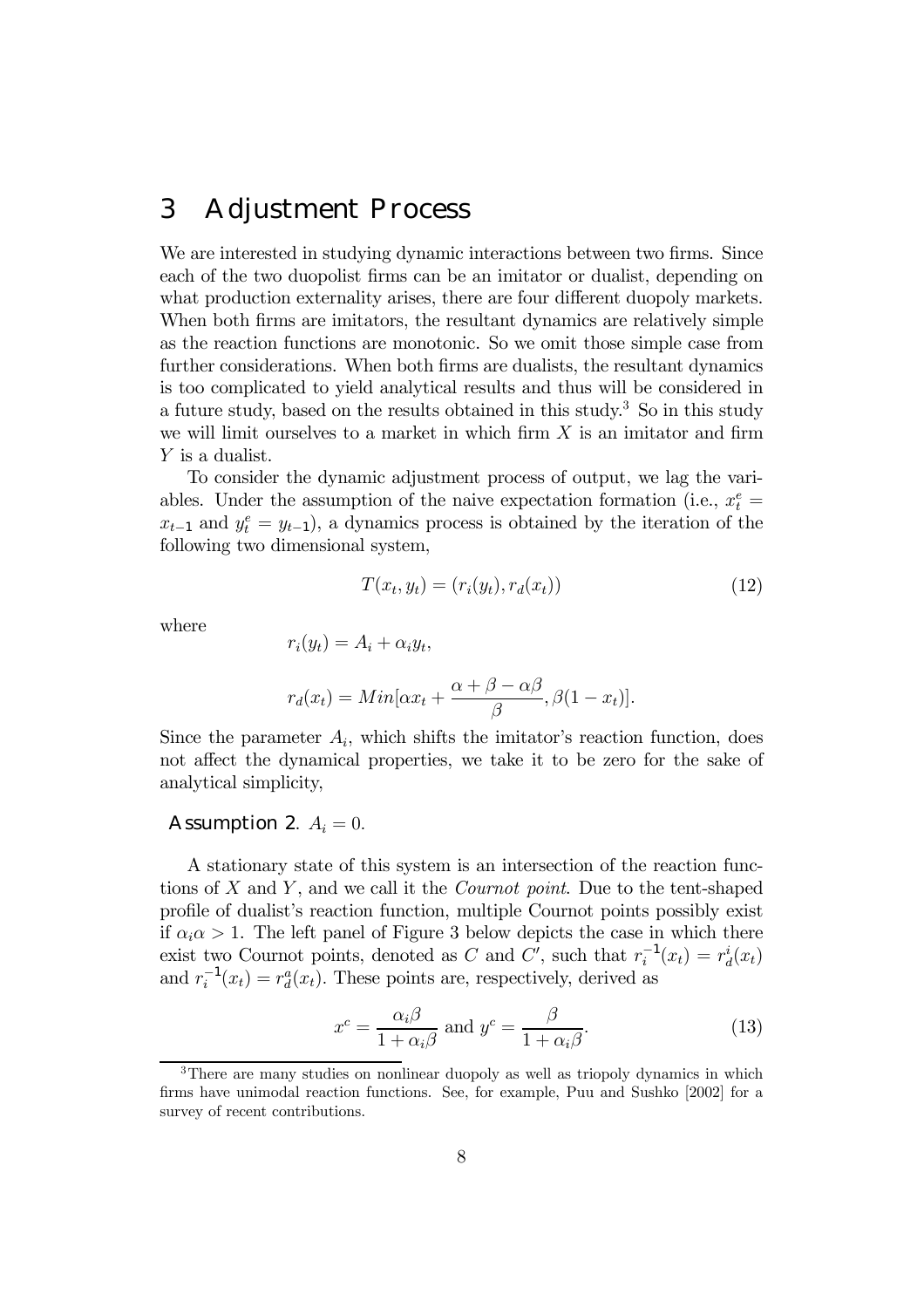and

$$
x^{c'} = \frac{\alpha_i(\alpha\beta - \alpha - \beta)}{\beta(\alpha_i\alpha - 1)} \text{ and } y^{c'} = \frac{(\alpha\beta - \alpha - \beta)}{\beta(\alpha_i\alpha - 1)},\tag{14}
$$

where  $\alpha\beta - \alpha - \beta > 0$  is necessary for a positive bundle of  $(x^{c'}, y^{c'})$ .

Since the adjustment process is piecewise linear, the local stability of Cournot point occurs when the product of the slopes of the reaction functions is less than unity in absolute value,

$$
\left|\frac{dr_i(y)}{dy}\frac{dr_d(x)}{dx}\right| < 1.\tag{15}
$$

The product at  $(x^{c'}, y^{c'})$  is  $\alpha_i \alpha$  and the existence condition is  $\alpha_i \alpha > 1$ , which makes this point locally unstable. Trajectories starting in the neighborhood of  $(x^{c'}, y^{c'})$  monotonically diverges away from it. On the contrary, dynamics in the neighborhood of  $(x^c, y^c)$  displays a more complex behavior. Since the product is  $\alpha_i \beta$  at  $(x^c, y^c)$ , the Cournot point is locally stable or unstable according to  $\alpha_i\beta$  is less or greater than unity. Even if the point is unstable, dynamics around  $(x^c, y^c)$  is rich as the tent-shaped profile of dualist's reaction curve prevents unbounded output oscillations. Indeed, the dynamics has a wide spectrum ranging from periodic cycles to chaos and thus the Cournot point is globally stable in the sense that the trajectories stay in a bounded region. In this study, we are interested in statistical properties of chaotic fluctuations around  $(x^c, y^c)$ , and thus we assume local instability of the Cournot point,

#### **Assumption 3.**  $\alpha_i \beta > 1$ .

We confine our analysis to a *Markov Perfect Equilibrium* (MPE) trajectory, along which the dynamic process proceeds as follows. At the beginning of a period, a duopolist expects that its rival is going to continue to keep its output at the level produced in the previous period and would want to choose the profit maximizing output given that expectation. At the beginning of the next period, the rival duopolist can reason the same way, and then the process repeats. Graphically, a MPE trajectory visits two reaction curves alternately as illustrated in the right panel of Figure 3. Each firm can maximize its profit on its own reaction curve but cannot on its rival's reaction curve. In consequence, it is probable that the profit taken at a point on the rival's reaction curve may be negative under some circumstance. However, negative profit will generate unfavorable outcome. Since it is always possible to produce a zero level of output, a rational firm, as described in any elementary text book on microeconomics, prefers the choice of doing nothing than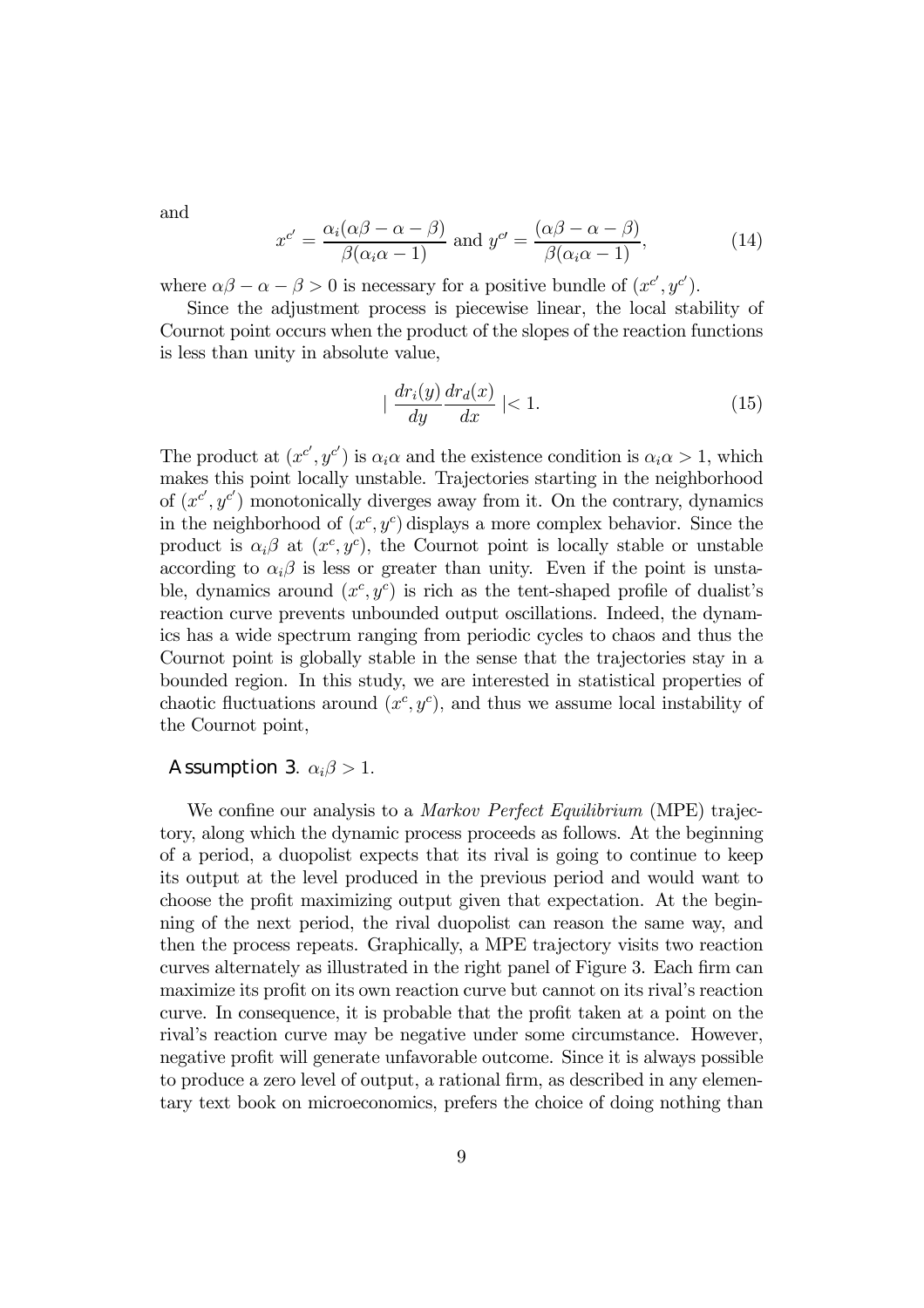producing something to earn negative profit. It is, further, possible that the firm, forecasting its rival producing nothing, prefers to produce nothing at the next period when the optimal choice is in the shaded region. Then no economic activities are carried out anymore.

To avoid the occurrence of negative profit, we restrict the choice of parameters. The left panel of Figure 3 superimposes Figure 1 on Figure 2 for  $\alpha =$  $\frac{2\beta}{2\beta-3}$  and  $\beta = 2$ . It depicts an illustrative example in which profits can be non-negative if the initial point is selected appropriately. The shaded area indicates that profits of either or both duopolists are negative for bundles in that area. The right panel of Figure 3 is an enlargement of the reaction curves restricted to  $[x_m, x_M] \times [y_m, y_M]$  in the left of Figure 3. In this enlarged diagram, parameters are selected so as to make the restricted reaction function of the dualist have a tent-shape profile.<sup>4</sup> Point  $C$  is unstable due to Assumption 3 and a trajectory starting near it gradually moves away from it but the upper bound makes it bounce back to a neighborhood of Point  $C$ , and then moves away again as illustrated. The trajectory keeps moving up and down chaotically but stays in the restricted area. As can be seen clearly, there is no shaded area in the right panel, which means that the profits are non-negative if a trajectory stays within this area. We investigate how to find the critical values,  $x_m$ ,  $x_M$ ,  $y_m$  and  $y_M$ .



Figure 3. Restricted map (left panel) and its enlargement

We detrmine the parameter sets for which the following three conditions are simultaneously satisfied; (1) the imitator's reaction curve,  $x =$ 

<sup>&</sup>lt;sup>4</sup>Note that the upward sloping line passing through point  $C$  is not the diagonal but the imitator's reaction function. The aspect ratio of the horizontal and vertical axes is adjusted to be 1 to 1.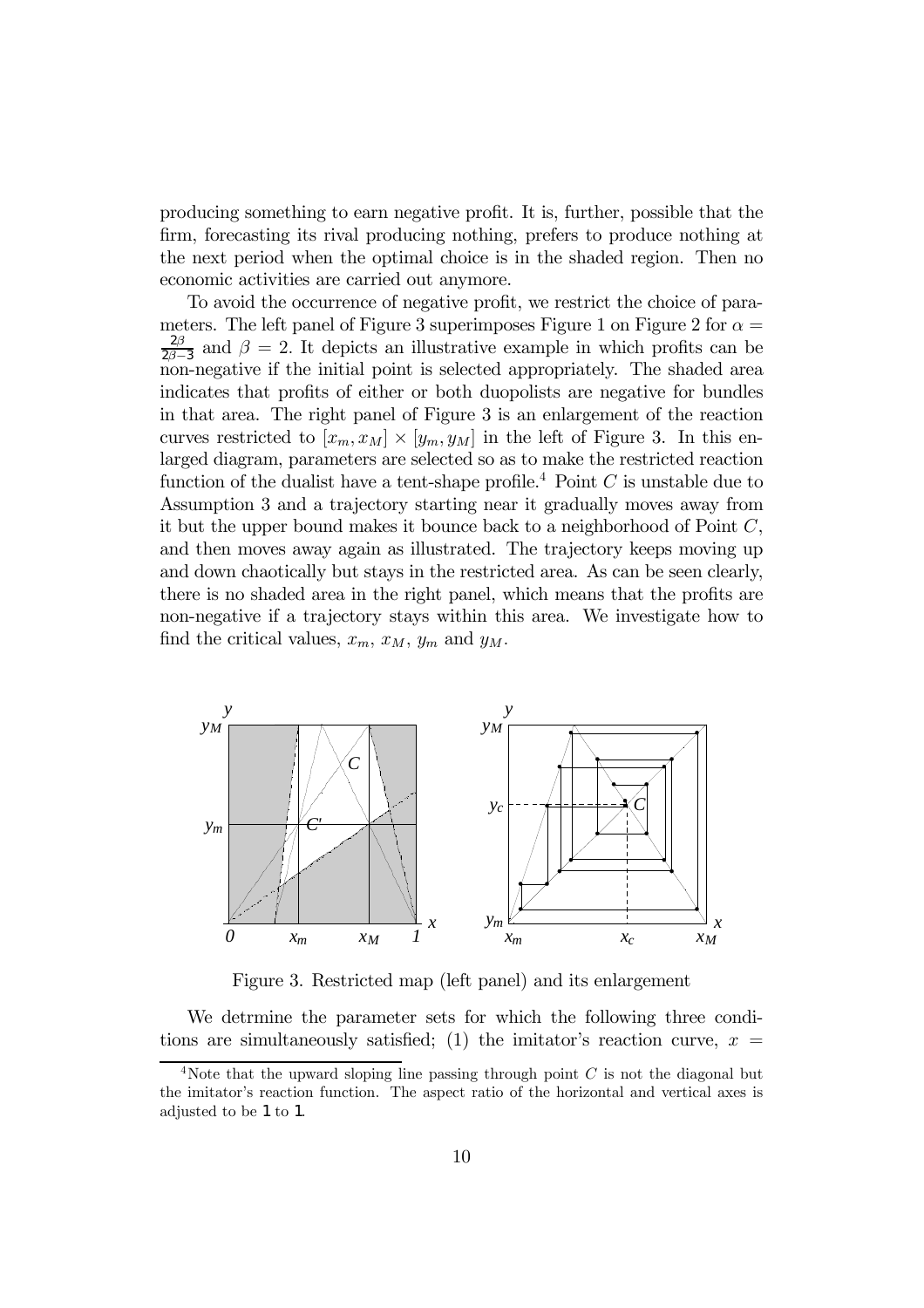$r_i(y)$ , crosses the dualist's negative sloping zero-profit curve,  $y = z_d^a(x)$ , at  $(x_M, y_M)$ ; (2) the imitator's zero-profit curve,  $x = z_i(y)$ , crosses the dualist's negative sloping reaction curve,  $y = r_d^a(x)$ , at  $(x_M, y_m)$ ; (3)  $r_d^a(x_m) \ge y_m$ . Condition (1) concerns a non-negative profit condition for a dualist. The zero-profit curve,  $y = z_d^a(x)$ , intersects the  $y = 1$  locus at  $x_d \equiv 1 - \frac{1}{2\beta}$  while the imitator's reaction curve,  $y = r_i(x)$ , intersects the  $y = 1$  locus at  $x_i \equiv \alpha_i$ . Thus if the inequality condition,

$$
x_i \le x_d \tag{16}
$$

holds, then for  $x \geq x_m$  the imitator's reaction curve is not located in an area in which dualist's profit is negative,  $\Pi_d^a < 0$ .

Condition (2) is a non-negative profit condition for an imitator. Under Assumption 2, the positive-sloping zero-profit curve of the imitator starts at the origin and takes a positive value for  $x = 1$  while the downward-sloping reaction curve of the dualist passes through point  $(1, 0)$ . Therefore, these two curves must cross each other and, in consequence, some part of the dualist's reaction curve,  $y = r_d^a(x)$ , is inevitably located in a region in which the imitator's profit is negative. To prevent  $\Pi_i$  from being negative, we need to ensure that a MPE trajectory does not enter the region of  $\Pi_i(x) < 0$ . Solving  $x = z_i(y)$  and  $y = r_d^a(x)$  simultaneously for x gives the point at which tthe wo curves intersect. We denote it by  $x_{id} = \frac{2\alpha_i \beta}{1+2\alpha_i \beta}$ . The imitator's profit is negative on the dualist's reaction curve for  $x > x_{id}$ . If the maximum output of the imitator can be designed to be not greater than  $x_{id}$ , then the maximum output along a MPE trajectory is less than or equal to  $x_{id}$  so that the imitator's profit can be non-negative along such a MPE trajectory. Denote the maximum output of the dualist by  $y_M$ , which is unity. For a given  $y_M$ , the maximum output of the imitator is  $x_i$ . Then we have

$$
x_{id} - x_i = \frac{2\alpha_i \beta}{1 + 2\alpha_i \beta} (x_d - x_i)
$$
\n(17)

which is non-negative if  $x_d \geq x_i$ . As seen above, this is the condition for which the dualist's profit is positive on the imitator's reaction curve. The same condition works to prevent the imitator's profit from being negative. For the sake of analytical simplicity, we assume  $x_d = x_i$  which is equivalent to

# Assumption 4.  $\alpha_i = 1 - \frac{1}{2\beta}$ .

Condition (3) is imposed to eliminate the Cournot point of  $(x^{c'}, y^{c'})$  from the restricted area. If it is in the restricted area, a trajectory sooner or later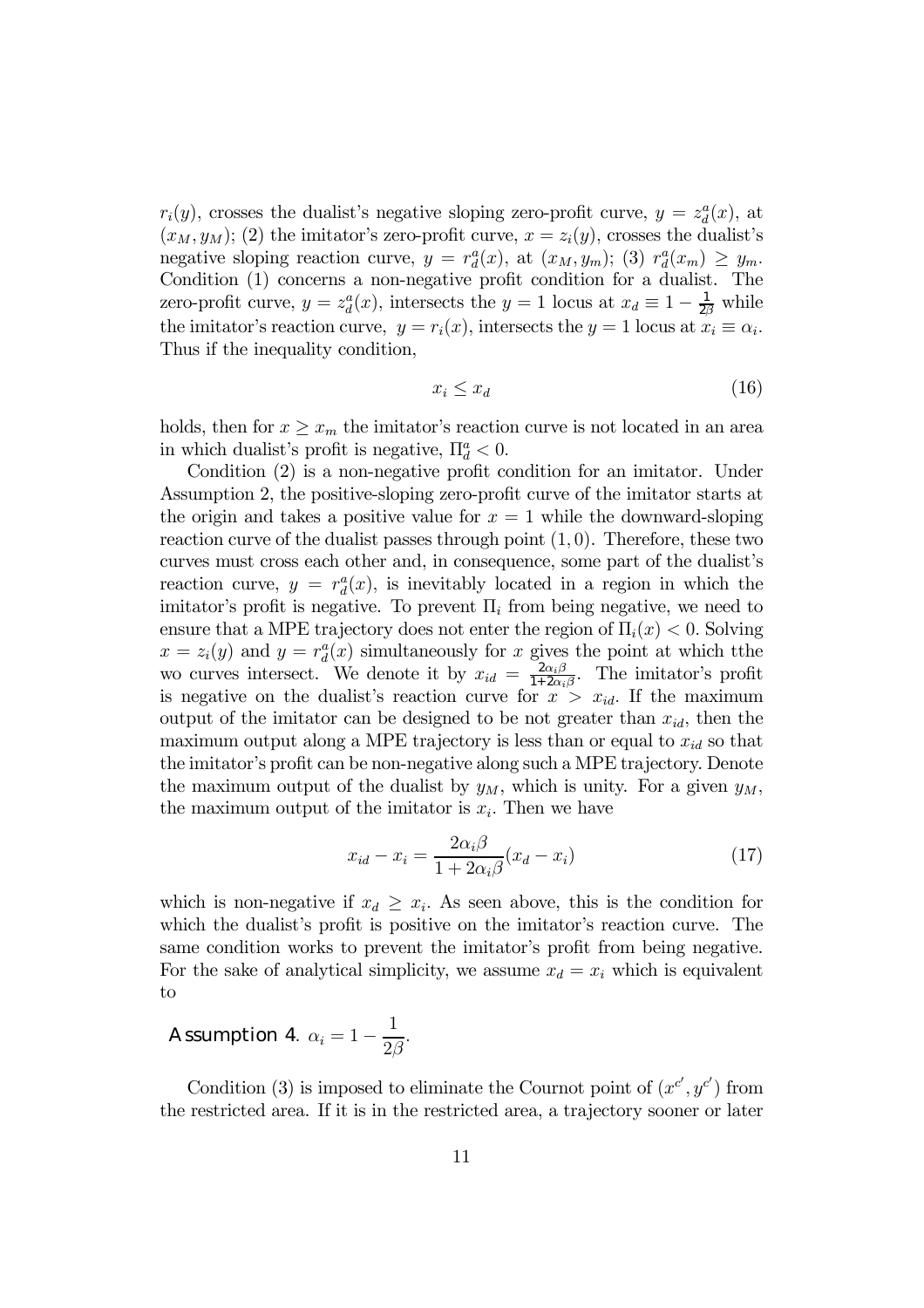escapes from the area as the point is unstable and then enters the shaded area in which profits are negative. Let  $y_m$  denote dualist's optimal output when its expectation is  $x^e = x_i$ . Since  $r_d^a(x)$  is negative-sloping,  $y_m = r_d^a(x_M)$ is the least output for the dualist corresponding to the largest output of the imitator. Further, let  $x_m$  denote imitator's optimal output when an expected output of the rival is  $y^e = y_m$ , so that  $x_m = r_i(y_m)$ . Finally if  $r_d^i(x_m) \ge y_m$ holds, then the minimum output set along a MPE trajectory is the greater of  $(x_m, y_m)$  so that such a MPE trajectory never enters an area in which  $\Pi_i < 0$ or  $\Pi_d^i < 0$ . Under Assumption 4,  $r_d^i(x_m) \ge y_m$  holds if

$$
3\alpha + 2\beta - 2\alpha\beta \ge 0 \text{ or } \alpha < \frac{2\beta}{2\beta - 3}.
$$
 (18)

If we set  $x_M = 1 - \frac{1}{2\beta}$  (i.e.,  $x_M = x_d = x_i$ ), then we can determine, in addition to  $y_M = 1$ , other critical values as follows

$$
x_m = \frac{1}{2}(1 - \frac{1}{2\beta}) \text{ and } y_m = \frac{1}{2}.
$$
 (19)

Since we use these critical values in the latter analysis, we formally define them.

**Assumption 5**. 
$$
x_M = 1 - \frac{1}{2\beta}
$$
,  $x_m = \frac{1}{2}x_M$ ,  $y_M = 1$  and  $y_m = \frac{1}{2}y_M$ .

The instablility condition,  $\alpha_i \beta > 1$ , is transformed to  $\beta > \frac{3}{2}$  under Assumption 4. We summarize these results as follows.

**Theorem 1** Suppose Assumptions 1, 2, 3, 4 and 5 hold. Then, for  $(\alpha, \beta)$ such as that  $3\alpha + 2\beta - 2\alpha\beta \geq 0$  and  $\beta > \frac{3}{2}$ , a MPE trajectory of  $T(x_t, y_t)$ starting at an initial point  $(x_0, y_0)$  selected in such a way that  $x_m < x_0 < x_M$ and  $y_0 = r_d(x_0)$  stays within a restricted area  $[x_m, x_M] \times [y_m, y_M]$  and thus profits of dualist and imitator are non-negative along such a MPE trajectory.

### 4 Reduction of Dynamical System

The evolution of output is described by the two-dimensional dynamical system,  $T(x_t, y_t) = (r_i(y_t), r_d(x_t))$ . By Assumption 4, the Cournot point is unstable and thus a trajectory generated by the system neither converges nor diverges but keeps oscillating within a bounded region. Typical dynamics generated by  $T$  is chaos. One way to characterize such dynamics is to consider its long-run average (statistical) behavior. In this section, we reduce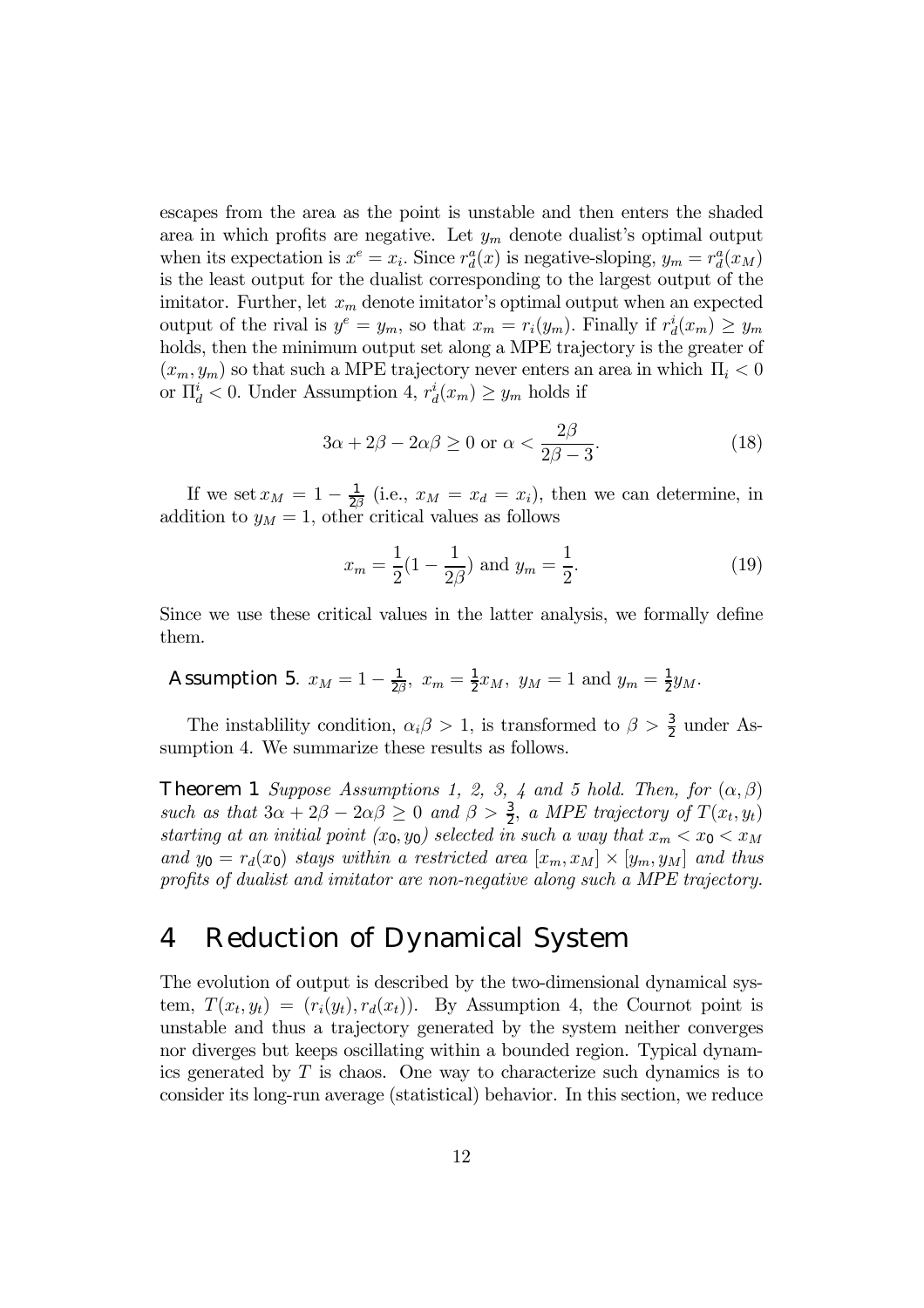the dimensionality of the dynamical system from two to one and investigate certain properties of the resulting complex output dynamics.

A MPE trajectory of output is given by iterating  $T(x_t, y_t)$  with an initial point which lies on either of the reaction curves. Since each firm moves alternately, their optimal movements are described by iterating the composite maps of reactions functions. Let

$$
F(x) = r_i \circ r_d(x) \text{ and } G(y) = r_d \circ r_i(y). \tag{20}
$$

Each composite map advances two periods from period t to period  $t + 2$ . Thus the evolution of the dualist is given by

$$
y_{t+2} = G(y_t) : I_y \to I_y,
$$
\n(21)

where  $I_y = [y_m, y_M]$  is the trapping interval and

$$
G(y_t) = Min[\alpha_i \alpha y_t + \frac{\alpha + \beta - \alpha \beta}{\beta}, \beta(1 - \alpha_i y_t)].
$$
\n(22)

 $G(y)$  is tent-shaped and has a turning point,  $y_0 = \frac{1}{\alpha_i}(1 - \frac{1}{\beta})$ . Similarly, the evolution of the imitator is given by

$$
x_{t+2} = F(x_t) : I_x \to I_x,\tag{23}
$$

where  $I_x = [x_m, x_M]$  is the trapping interval and

$$
F(x_t) = Min[\alpha_i \alpha x_t + \alpha_i \frac{\alpha + \beta - \alpha \beta}{\beta}, \alpha_i \beta (1 - x_t)].
$$
 (24)

 $F(x)$  is also tent-shaped and has a turning point  $x_0 = 1 - \frac{1}{\beta}$  where  $x_0 = \alpha_i y_0$ holds.

As considered in Bischi, *et al.* [2000], dynamics generated by  $T(x, y)$  is strongly related to dynamics of  $F(x)$  and  $G(y)$ . Further, since the imitator's reaction function is invertible, two one-dimensional maps,  $F(x)$  and  $G(y)$ , are dynamically equivalent in the sense that they share the same stability properties, that is, if one gives rise stable dynamics, periodic cycles or complex dynamics, then so does the other. Hence, to understand dynamical properties of the two-dimensional map  $T(x, y)$ , it suffices to study dynamic properties of one of these one-dimensional maps. Both maps are single-peaked piecewise linear and have a turning point that divides the trapping interval into two subintervals. Maps are increasing on one subinterval and decreasing on the other. So the considerations of these two maps can be reduced to that of a single piecewise linear map with two parameters defined by

$$
f_{\tilde{\alpha},\tilde{\beta}}(u) = Min[\tilde{\alpha}u + \frac{\tilde{\alpha} + \tilde{\beta} - \tilde{\alpha}\tilde{\beta}}{\tilde{\beta}}, \tilde{\beta}(1-u)] : [0,1] \to [0,1],
$$
 (25)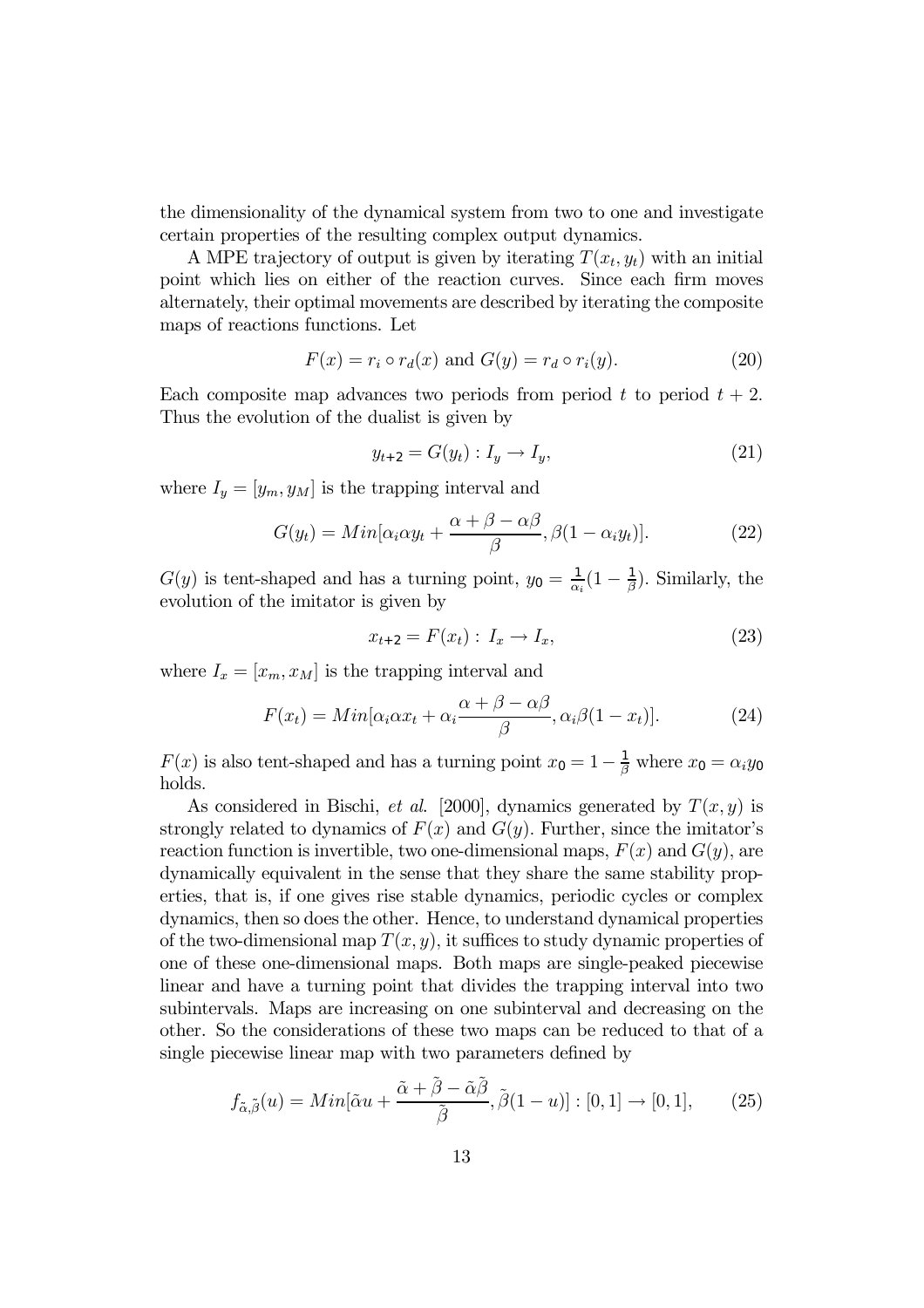where  $\tilde{\alpha} = \alpha_i \alpha$  and  $\tilde{\beta} = \alpha_i \beta$ . We study the dynamical properties of  $F(x)$ and  $G(y)$  through the investigations of  $f_{\tilde{\alpha}, \tilde{\beta}}(u)$ .

Since  $F(x)$  as well as  $G(y)$  have a unique and unstable stationary state under Assumption 3 and 5,  $f_{\tilde{\alpha}, \tilde{\beta}}(u)$  should possess the same properties. To ensure this, we restrict combinations of parameters of  $f_{\tilde{\alpha}, \tilde{\beta}}(u)$  to the following set, D,

$$
D = \{ (\tilde{\alpha}, \tilde{\beta}) \mid \tilde{\alpha} > 0, \ \tilde{\beta} > 1, \ \tilde{\alpha}\tilde{\beta} > 1 \ \text{and} \ \tilde{\alpha} + \tilde{\beta} > \tilde{\alpha}\tilde{\beta} \}. \tag{26}
$$

A fixed point of  $f_{\tilde{\alpha},\tilde{\beta}}$  is  $u_E = \frac{\tilde{\beta}}{\tilde{\beta}+1}$  which is stable for  $\tilde{\beta} < 1$ .  $f_{\tilde{\alpha},\tilde{\beta}}$  is reduced to  $1 - u$  and generates a period-two cycle for all initial points if  $\hat{\beta} = 1$ . A fixed point of the second iterate that differs from  $u<sub>E</sub>$  is identified with a periodic point with period two and is shown to be stable if  $\tilde{\alpha}\beta < 1$ . It is also verified that  $f_{\tilde{\alpha}, \tilde{\beta}}$  generates a stable periodic cycle with period four if  $\tilde{\alpha} \tilde{\beta} = 1$ . Hence we assume  $\tilde{\beta} > 1$  and  $\tilde{\alpha}\tilde{\beta} > 1$  to omit those stable dynamics and, further, assume  $\tilde{\alpha} + \tilde{\beta} - \tilde{\alpha} \tilde{\beta} > 0$  in order to eliminate multiple equilibria. Summing up, we see that for  $(\tilde{\alpha}, \tilde{\beta}) \in D$ ,  $f_{\tilde{\alpha}, \tilde{\beta}}(u)$  is continuous, maps the unit interval into itself, takes the extremum at the maximizer  $u_0 = \frac{\tilde{\beta}-1}{\tilde{\beta}}$ , is increasing on  $[0, u_0]$ , decreasing on  $[u_0, 1]$ , and has a unique unstable fixed point. The following theorem confirms that dynamics generated by  $F(x)$  as well as  $G(y)$ are essentially the same as the one generated by  $f_{\tilde{\alpha}}\tilde{g}(u)$ .

### **Theorem 2**  $F(x)$  as well as  $G(y)$  are linearly conjugate to  $f_{\tilde{\alpha}, \tilde{\beta}}(u)$ .

**Proof.** We start with  $F(x)$ .  $\varphi(x) = \frac{x - x^2}{x_M - x_m}$  can be a linear isomorphism from  $[x_m, x_M]$  onto the unit interval,  $[0, 1]$ , such that  $\varphi \circ F \circ \varphi^{-1}(u) = f_{\tilde{\alpha}, \tilde{\beta}}(u)$ which implies that  $F(x)$  is conjugate to  $f_{\tilde{\alpha},\tilde{\beta}}(u)$ . With  $G(y)$ , we can also demonstrate that  $\psi(y) = \frac{y - y_m}{y_M - y_m}$  is a linear isomorphism from  $[x_m, x_M]$  onto the unit interval such that  $\psi \circ F \circ \psi^{-1}(u) = f_{\tilde{\alpha}, \tilde{\beta}}(u)$ .

For any pair of parameters in D, the typical dynamics of  $f_{\tilde{\alpha}, \tilde{\beta}}$  is ergodic chaos. If densities of chaotic trajectories could be constructed, it may be possible to capture statistical properties of such chaotic dynamics. Lasota and Yorke [1973] assure that an expansive map such as  $f_{\tilde{\alpha}, \tilde{\beta}}$  has a stable density function for ergodic chaotic fluctuations,<sup>5</sup> but do not say anything about its closed form. Although it is difficult to construct densities for general transformation maps, it is possible for some specific maps. In particular, Boyarsky and Scarowsky [1979] present a simple way to construct a closedform expression for a stepwise density if a map is piecewise linear, continuous

<sup>5</sup>A map is expansive if its slope in absolute value is greater than unity.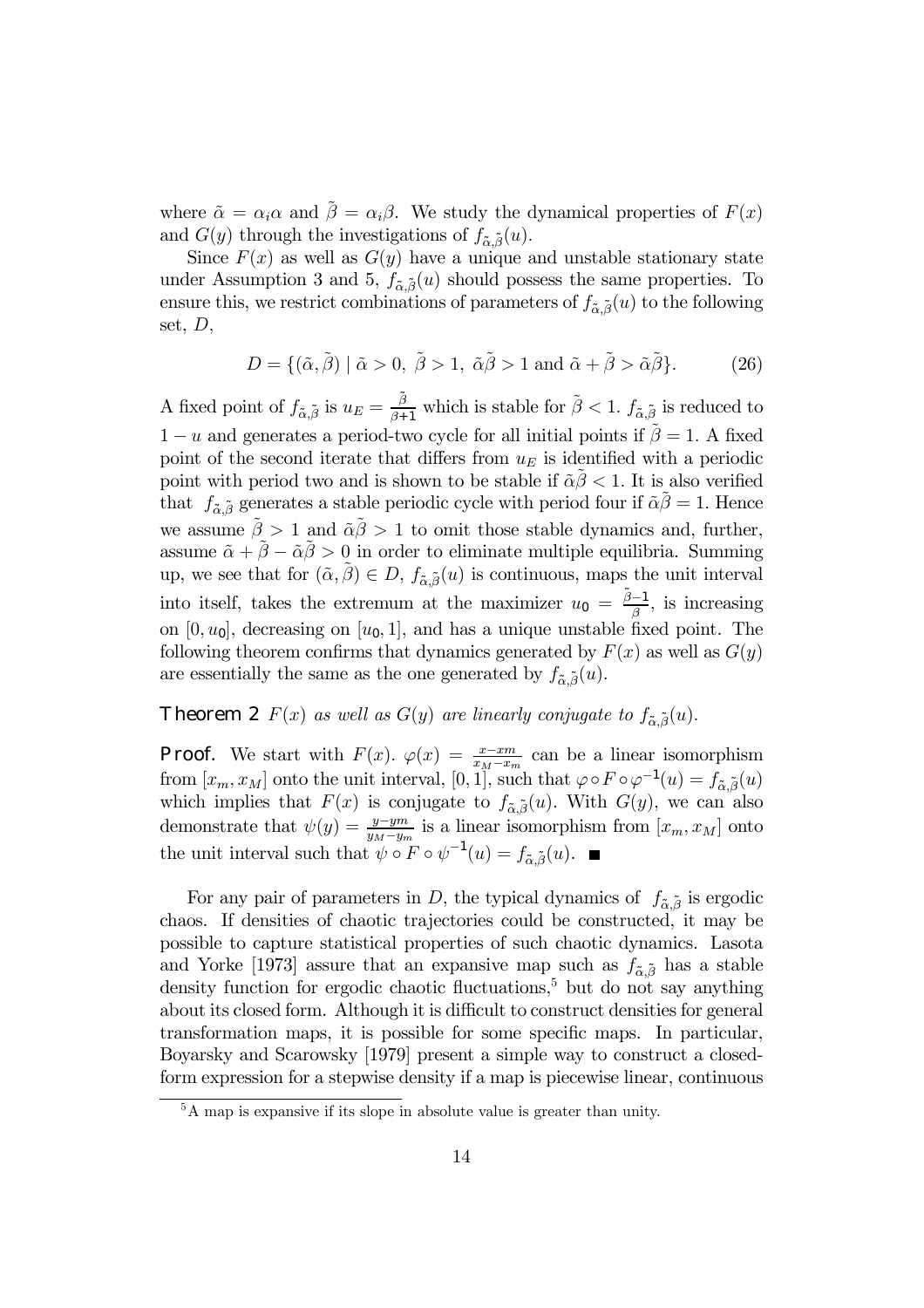and *Markov*.<sup>6</sup> Here,  $f_{\tilde{\alpha},\tilde{\beta}}(u)$  is Markov if it has either a periodic point or an eventually-fixed point.

According to their theorem, the following procedure is appropriate for constructing a density function which  $f_{\tilde{\alpha}, \tilde{\beta}}(u)$  permits.

- (I) Find a parametric condition for which  $f_{\tilde{\alpha}, \tilde{\beta}}$  possesses an eventually-fixed point or a periodic point with finite period.
- (II) Divide the unit interval into subintervals by the points of the corresponding periodic cycle.
- (III) Construct a matrix  $M = (m_{ij})$  whose entries are defined by

$$
m_{ij} = \mid \frac{df_{\tilde{\alpha},\tilde{\beta}}(u)}{du} \mid^{-1} \delta_{ij}.
$$

 $\frac{df_{\tilde{\alpha},\tilde{\beta}}(u)}{dx}$  is the slope of  $f_{\tilde{\alpha},\tilde{\beta}}(u)$  on  $I_j$  where  $I_j$  is a subinterval of the unit interval, and  $\delta_{ij} = 1$  if  $I_j \subset f_{\tilde{\alpha}, \tilde{\beta}}(I_j)$  and zero otherwise.

- (IV) Solve the matrix equation  $\Phi M = \Phi$  where  $\Phi = (\Phi_i) \in R^{N-1}$  and N is the number of period of a periodic cycle.
- (V) Since the ingegral of the density function over the trapping interval must be unity, elements of solution  $\Phi_i$  satisfying  $\sum_{i=1}^{N-1} \Phi_i ||I_i|| = 1$ are constant steps of a unique, absolutely continuous, invariant density function where  $||I_i||$  is the length of subinterval  $I_i$ .

Following each step of the above procedure, we give an illustrative example for constructing an explicit form of a density function in a case where  $f_{\tilde{\alpha},\tilde{\beta}}(u)$  generates a period-3 cycle.

(I) Solving  $f_{\tilde{\alpha},\tilde{\beta}}^3(0) = 0$  for  $\alpha$  yields the period-3 condition,

$$
\alpha = \frac{4\beta}{(2\beta - 3)(2\beta - 1)},\tag{27}
$$

for which the set  $\{0, f_{\tilde{\alpha}, \tilde{\beta}}(0), f_{\tilde{\alpha}, \tilde{\beta}}^2(0)\}$  is a period-3 cycle.

(II) By Theorem 2,  $F(x)$  gives rise to a period-3 cycle,  $\{x_m, x_0, x_M\}$  under the same combination of  $(\alpha, \beta)$ . The periodic points of  $F(x)$  divide  $I_x$ into two subintervals,  $I_x^1 = [x_m, x_0]$  and  $I_x^2 = [x_0, x_M]$ .

 $6$ See Theorem 3 of Boyarsky and Scarowsky[1979].

<sup>&</sup>lt;sup>7</sup>See Matsumoto [2003b] that clarifies combinations of  $(\alpha, \beta)$  for which  $f_{\alpha, \tilde{\beta}}$  is Markov.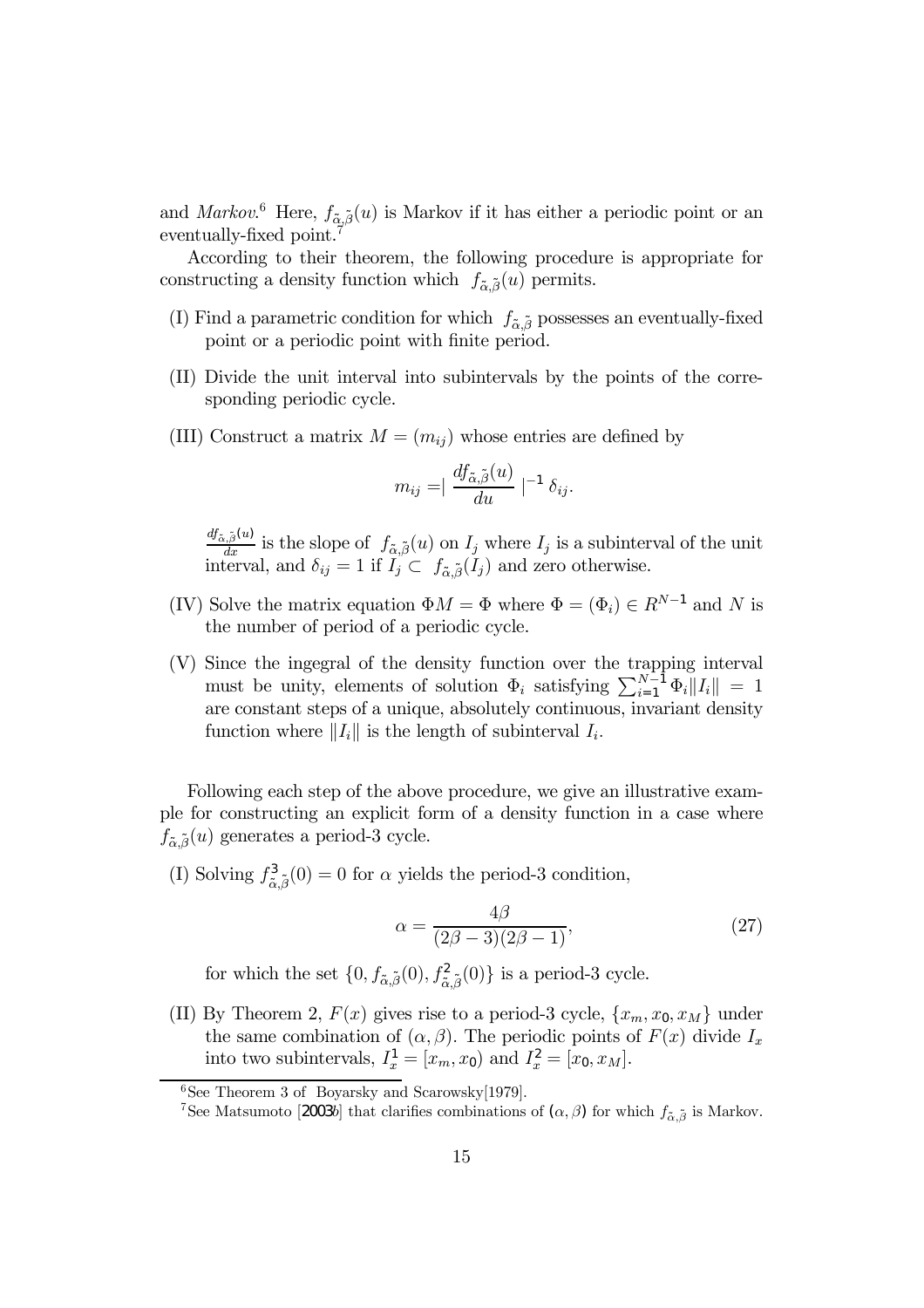(III) Since  $F(I_x^1) = I_x^2$  and  $F(I_x^2) = I_x^1 \cup I_x^2$  and the slope of  $F(x)$  is  $F'(x) = \alpha$  on  $I_x^1$  and  $F'(x) = \beta$  on  $I_x^2$ , the matrix M is defined by

$$
\mathsf{M} = \left(\begin{array}{cc} 0 & \frac{1}{\tilde{\alpha}} \\ \frac{1}{\beta} & \frac{1}{\beta} \end{array}\right). \tag{28}
$$

- (IV) Solving  $ZM = Z$  where  $Z = (z_1, z_2)$  gives the solution,  $z_2 = \tilde{\beta}z_1$ .
- (V) To determine the value of  $z_1$ , we solve  $z_1 \parallel I_x^1 \parallel + \tilde{\beta}_1 z_1 \parallel I_x^2 \parallel = 1$  for  $z_1$ where  $\Vert I_x^1 \Vert = x_0 - x_m$  and  $\Vert I_x^2 \Vert = x_M - x_0$  and obtain the solution  $z_1 = \frac{\beta}{\rho}$  $\beta - 1$ .

Therefore, in the period-3 case, the explicit form of the unique, invariant density that  $F(x)$  possesses is given by  $\Phi = (\Phi^1, \Phi^2)$  where

$$
\begin{cases}\n\Phi^1 = \frac{\beta}{\beta - 1} & \text{on } I_x^1 = [x_m, x_0), \\
\Phi^2 = \frac{\beta(2\beta - 1)}{2(\beta - 1)} & \text{on } I_x^2 = [x_0, x_M].\n\end{cases}
$$
\n(29)

We also find that  $G(y)$  gives rise to a period-3 cycle,  $\{y_m, y_0, y_M\}$ , which divides  $I_y$  into  $I_y^1 = [y_m, y_0)$  and  $I_y^2 = [y_0, y_M]$ . Thus, by the same procedure, we can construct the explicit form of density,  $\Psi = (\Psi^1, \Psi^2)$ , for a chaotic trajectory of y such that

$$
\begin{cases}\n\Psi^1 = \frac{2\beta - 1}{2(\beta - 1)} & \text{on } I_y^1 = [y_m, y_0), \\
\Psi^2 = \frac{(2\beta - 1)^2}{4(\beta - 1)} & \text{on } I_y^2 = [y_0, y_M].\n\end{cases}
$$
\n(30)

From (29) and (30), it can be checked that a step of the density of  $G(y)$  is  $\alpha_i$  times the step of the density of  $F(x)$ , i.e. smaller,

$$
\Psi^k = \alpha_i \Phi^k \text{ for } k = 1, 2. \tag{31}
$$

where  $\alpha_i = 1 - \frac{1}{2\beta}$  by Assumption 4.

This relationship connecting two densities generally holds regardless of the number of period whenever  $F(x)$  and  $G(y)$  are Markov. To see this, suppose that  $F(x)$  generates a periodic cycle with period N. Then there exist N points,  $\{\xi_k\}_{k=1,2...N}$  in interval  $I_x = [x_m, x_M]$  such that  $\xi_1 = x_m$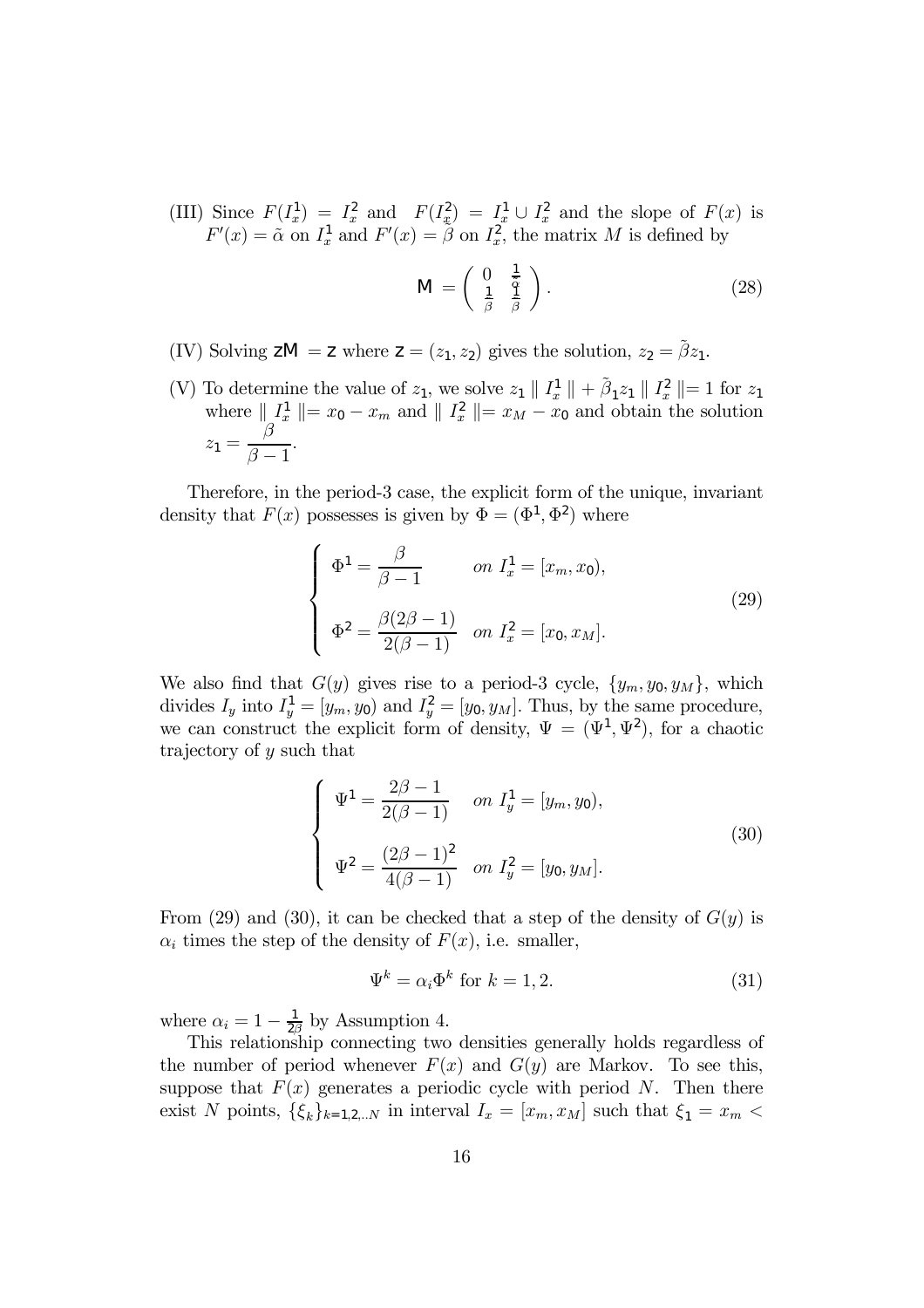$\xi_2 < \cdots < \xi_{N-1} < \xi_N = x_M$ . These points divide  $I_x$  into  $N-1$  mutually disjoint subintervals,  $I_x^k = [\xi_k, \xi_{k+1}), k = 1, 2, ...N-2$  and  $I_x^{N-1} = [\xi_{N-1}, \xi_N].$ The step function has a step  $\Phi^k$  on each  $I_x^k$  which satisfies

$$
\sum_{k=1}^{N-1} \Phi^k \| I_x^k \| = 1,
$$
\n(32)

where  $||I_x^k|| = \xi_{\kappa+1} - \xi_k$ . Since  $G(y)$  is conjugate to  $F(x)$ ,  $G(y)$  also possesses a period N cycle with periodic points  $\{\theta_k\}_{k=1,2...N}$  in the interval  $I_y = [y_m, y_M]$ . By the same principle,  $G(y)$  has a stepwise function with step  $\Psi^k$  on each subinterval  $I_y^k = [\theta_k, \theta_{k+1}]$  such that

$$
\sum_{k=1}^{N-1} \Psi^k \| I_y^k \| = 1.
$$
\n(33)

By Assumption 5,  $x_m = \alpha_i y_m$  and  $x_M = \alpha_i y_M$ , and it is also clear that  $\xi_k = \alpha_i \theta_k$  holds for all k. Then we have  $I_x^k = \alpha_i I_y^k$ . Subtracting (33) from (32) gives

$$
\sum_{k=1}^{N-1} \Phi^k \|I_x^k\| - \sum_{k=1}^{N-1} \Psi^k \|I_y^k\| = \sum_{k=1}^{N-1} {\{\Phi^k \alpha_i - \Psi^k\}} \|I_y^k\|
$$
 (34)

which must be zero. Therefore we have  $\alpha_i \Phi^k = \Psi^k$  in the period-N case. We summarize this result as follows.

**Theorem 3** Let  $\Phi = (\Phi^k)$  and  $\Psi = (\Psi^k)$  for  $k = 1, 2, ...N - 1$  be stepwise densities that  $F(x)$  and  $G(y)$  possess. Then  $\alpha_i \Phi^k = \Psi^k$  for  $k = 1, 2, ... N - 1$ .

### 5 Statistical Dynamics

### 5.1 Cournot Point

As the reference point of the long-run average behavior, we calculate the Cournot outputs and the Cournot profits, the profits obtained at the Cournot point. The Cournot point (13) under Assumption 4 is reduced to

$$
x^{c} = \frac{2\beta - 1}{2\beta + 1} \text{ and } y^{c} = \frac{2\beta}{2\beta + 1}.
$$
 (35)

Substituting these outputs into  $\Pi_i$  in (3) and  $\Pi_d$  in (8) gives the Cournot profits of the imitator and dualist, respectively

$$
\Pi_d^c = b \left( \frac{2\beta}{2\beta + 1} \right)^2 \text{ and } \Pi_i^c = b \left( \frac{2\beta - 1}{2\beta + 1} \right)^2,
$$
\n(36)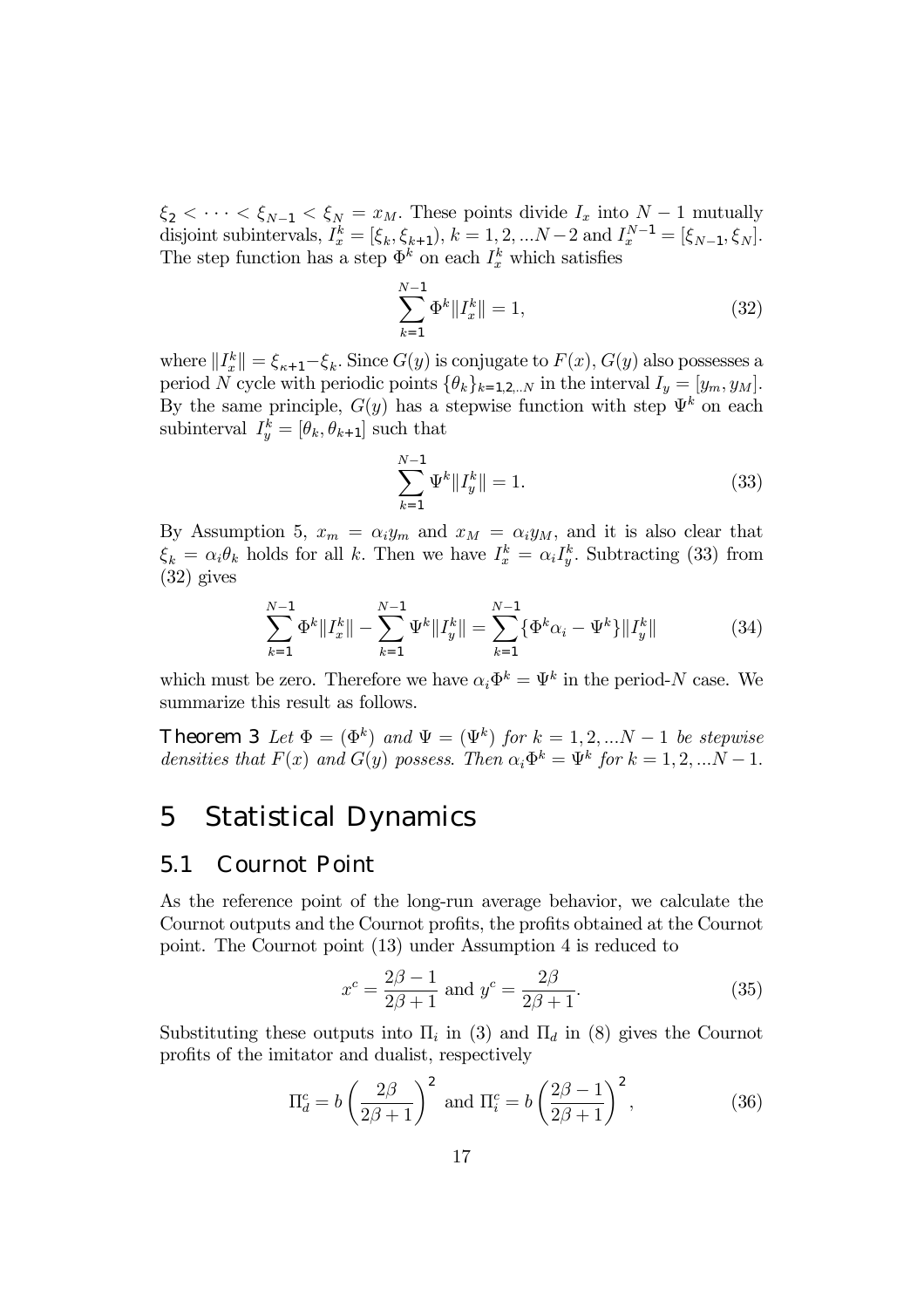where the superscript "c" means that the profit is evaluated at the Cournot point. We observe through (35) and (36) that Cournot outputs increase with  $\beta$  and so do Cournot profits. Further, we can verify that the ratio of  $x^c$  over  $y^c$  and the ratio of  $\Pi_i^c$  over  $\Pi_d^c$  also increase with  $\beta$ ,

$$
\frac{x^{c}}{y^{c}} = \frac{2\beta - 1}{2\beta} < 1 \text{ and } \frac{\Pi_{i}^{c}}{\Pi_{d}^{c}} = \left(\frac{2\beta - 1}{2\beta}\right)^{2} < 1.
$$
 (37)

Inequalities of (37) indicate that the dualist produces more output and earns more profit than the imitator for any feasible  $\beta > \frac{3}{2}$  at the Cournot point. By Assumption 4, we have  $\frac{2\beta-1}{2\beta} = \alpha_i$  where  $\alpha_i$  is the inverse of the slope of the imitator's reaction function. Given  $\beta$ , the constant output ratio is an alternative expression of the fact that the Cournot point is located on the imitator's reaction curve.<sup>8</sup> From (37), we also see that the profit ratio is equal to the square of the output ratio. These facts can be summarized as:

**Theorem 4** At the Cournot point, an imitator produces output  $\alpha_i$  times less than dualist's output and earns profit  $\alpha_i^2$  times smaller than dualist's profit,

$$
x^c = \alpha_i y^c \text{ and } \Pi_i^c = \alpha_i^2 \Pi_d^c,
$$

where  $\alpha_i = \frac{2\beta - 1}{2\beta} < 1$  for all positive values of  $\beta$  and in particular for  $\beta >$ 3 2 .

### 5.2 Markov Trajectory

Once a periodic cycle is found, we can construct an explicit form of density function and thus look for statistical characteristic of chaotic dynamics such as the long-run averages of output and profit with the help of the following Birkhoff-von Neuman mean ergodic theorem.9

**Theorem 5** If a dynamical system of x is chaotic ergodic, then the time average of a function  $q(x)$  associated with a chaotic trajectory,  $\{x_t\}$ , equals to its space average, that is,

$$
\lim_{T \to \infty} \frac{1}{T} \sum_{t=0}^{T-1} g(x_t) = \int_I g(x) \phi(x) dx
$$

where  $q \in C^1$ ,  $\phi(x)$  is a density function and I is its support.

<sup>8</sup>As the Cournot point is the intersection of two reaction functions, it is also possible to show that the Cournot point is on the dualist's reaction function, that is,  $y^c = \beta(1 - x^c)$ .<br><sup>9</sup>See, for example, Day[1994, Theorem 8.2 on p.142] for this theorem.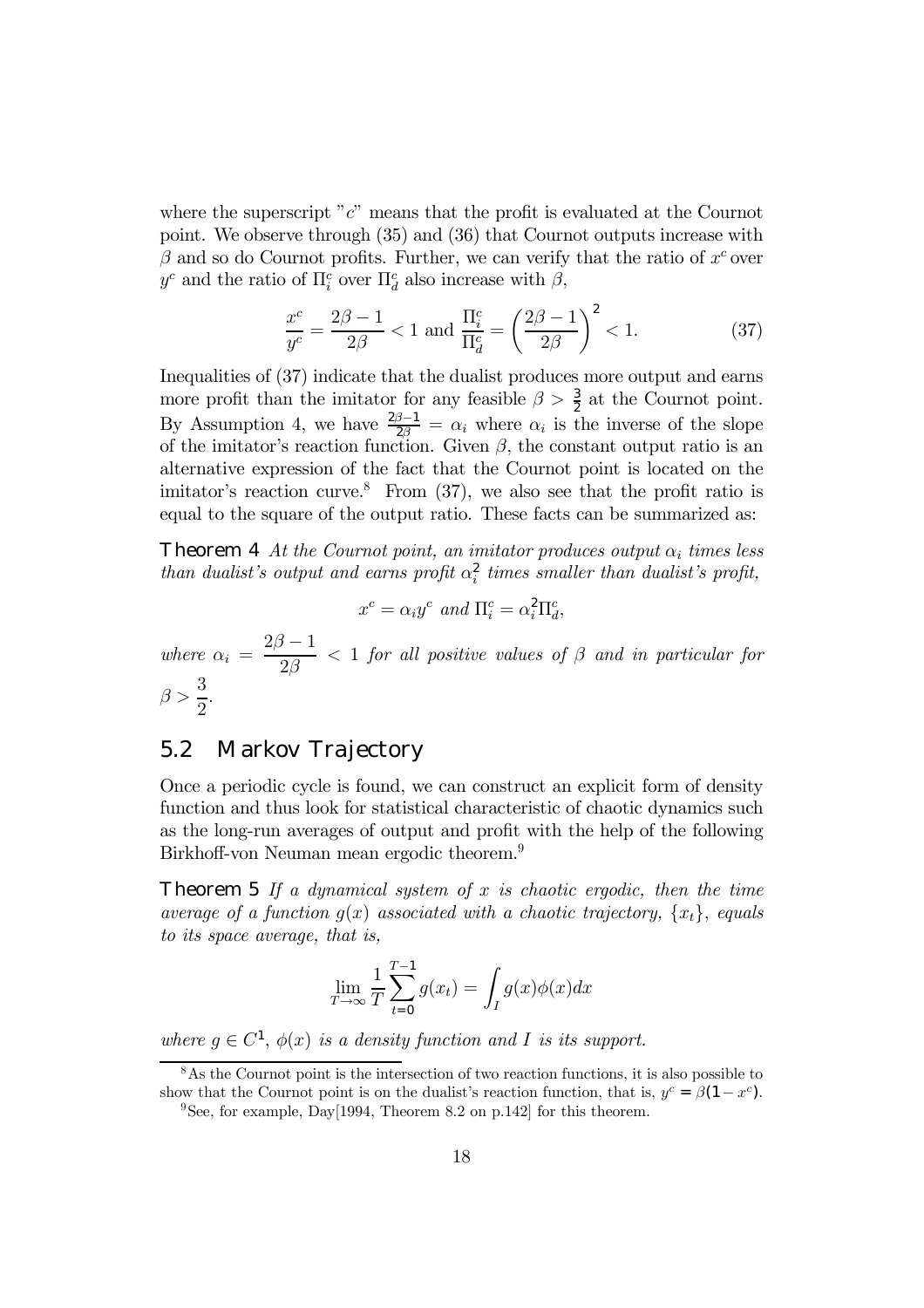#### 5.2.1 Long-run Average Output

According to the mean ergodic theorem, the time average output of  $x$  taken along a chaotic trajectory is given by

$$
\bar{x} = \int_{x_m}^{x_M} x \Phi dx.
$$
 (38)

Similarly, the time average output of  $\eta$  is

$$
\bar{y} = \int_{y_m}^{y_M} y \Psi dy.
$$
\n(39)

Since  $F(x)$  and  $G(y)$  are conjugate, we can presume a certain connection between those long-run averages of  $x$  and  $y$ . Making the change of variable,  $x = \alpha_i y$ , we can find the connection such that the average output of x is equal to  $\alpha_i$  times the average output of y,

$$
\bar{x} = \int_{x_m/\alpha_i}^{x_M/\alpha_i} \alpha_i y \Phi(\alpha_i dy)
$$

$$
= \alpha_i \bar{y},
$$

where  $x_m/\alpha_i = y_m$ ,  $x_M/\alpha_i = y_m$ , and  $\Psi = \alpha_i \Phi$  by Theorem 3. We state this as our first result on the long-run average behavior.

**Theorem 6** The ratio of the average outputs is equal to the ratio of the Cournot outputs,

$$
\frac{\bar{x}}{\bar{y}} = \frac{x^c}{y^c} = \alpha_i.
$$

From Theorem 6, we also have  $x^c - \bar{x} = \alpha_i(y^c - \bar{y})$ , that is, the ratio of the differences between the Cournot outputs and the average outputs is equal to  $\alpha_i$ . A chaotic trajectory of output oscillates around the Cournot point, in other words, firms produce less than the Cournot output in some periods and more in other periods. So our next concern is about whether the average output is less than the Cournot output or more.

We examine two special but simple cases; the tent-map case where  $F(x)$ as well as  $G(y)$  are the tent maps and the period-3 case where  $F(x)$  as well as  $G(y)$  generate a period-3 cycle.

#### Tent-map Case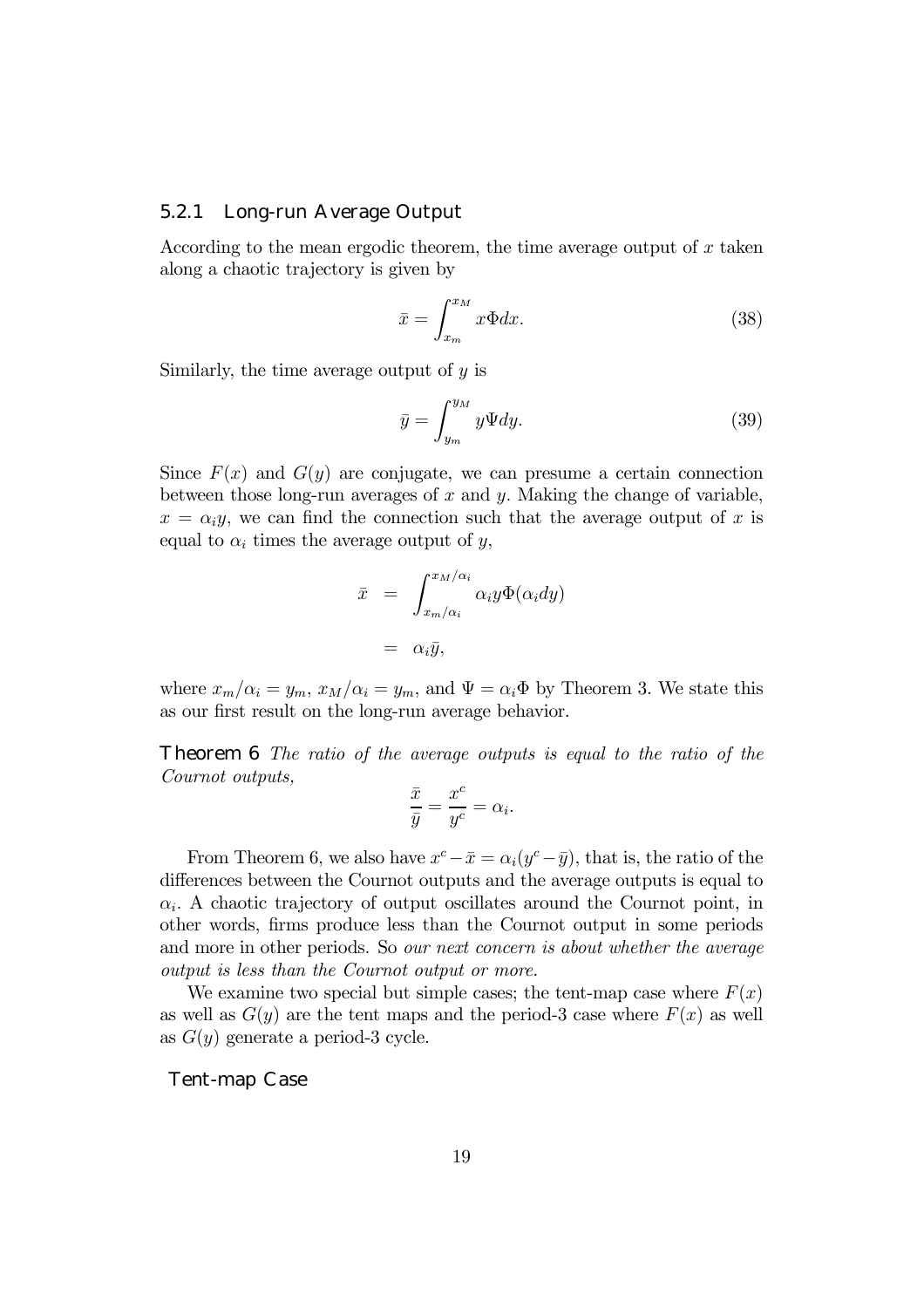Since  $f_{\tilde{\alpha}, \tilde{\beta}}$  becomes the tent map if its vertical intercept is zero, we solve  $f_{\tilde{\alpha},\tilde{\beta}}(0) = 0$  for  $\alpha$  to find the tent-map condition,

$$
\alpha = \frac{2\beta}{2\beta - 3}.\tag{40}
$$

It is well known that the tent map has the uniform density.<sup>10</sup> Since  $F(x)$  and  $G(y)$  are conjugate to  $f_{\tilde{\alpha}, \tilde{\beta}}$  by Theorem 2, they also have uniform density on their trapping intervals,

$$
\Phi^T = \frac{2}{\alpha_i} \text{ on } I_x = [x_m, x_M],
$$
  

$$
\Psi^T = 2 \text{ on } I_y = [y_m, y_M],
$$
  
(41)

where the superscript  $T$ " denotes the tent-map case. Then the long-run average outputs of  $x$  and  $y$  can be calculated as

$$
\bar{x}^T = \int_{x_m}^{x_M} x \Phi^T dx = \frac{3}{4} (1 - \frac{1}{2\beta}),
$$
  
\n
$$
\bar{y}^T = \int_{y_m}^{y_M} y \Psi^T dx = \frac{3}{4},
$$
\n(42)

where  $\bar{x}^T = \alpha_i \bar{y}^T$  holds. From (35) and (42), differences between the Cournot outputs and the average outputs are also calculated as,

$$
x^{c} - \bar{x}^{T} = \frac{(2\beta - 1)(2\beta - 3)}{8\beta(1 + 2\beta)} > 0,
$$
  

$$
y^{c} - \bar{y}^{T} = \frac{2\beta - 3}{3(1 + 2\beta)} > 0.
$$
 (43)

where  $x^c - \bar{x}^T = \alpha_i(y^c - \bar{y}^T)$  also holds. We observe that the Cournot output is larger than the long-run average output, although the ratio of the differences is constant (i.e.,  $x^c - \bar{x}^T = \alpha_i(y^c - \bar{y}^T)$ ). In consequence, the Cournot total output,  $Q^c = x^c + y^c$ , is larger than the average total output,  $\overline{Q} = \overline{x} + \overline{y}$ , which in turn implies that the Cournot price  $p^c$  is higher than the average price  $\bar{p}$ where each price is determined through the demand function,  $p^c = a - bQ^c$ and  $\bar{p} = a - b\bar{Q}$ .

 $10$ See, for example, Section 8.6.1 of Day [1994].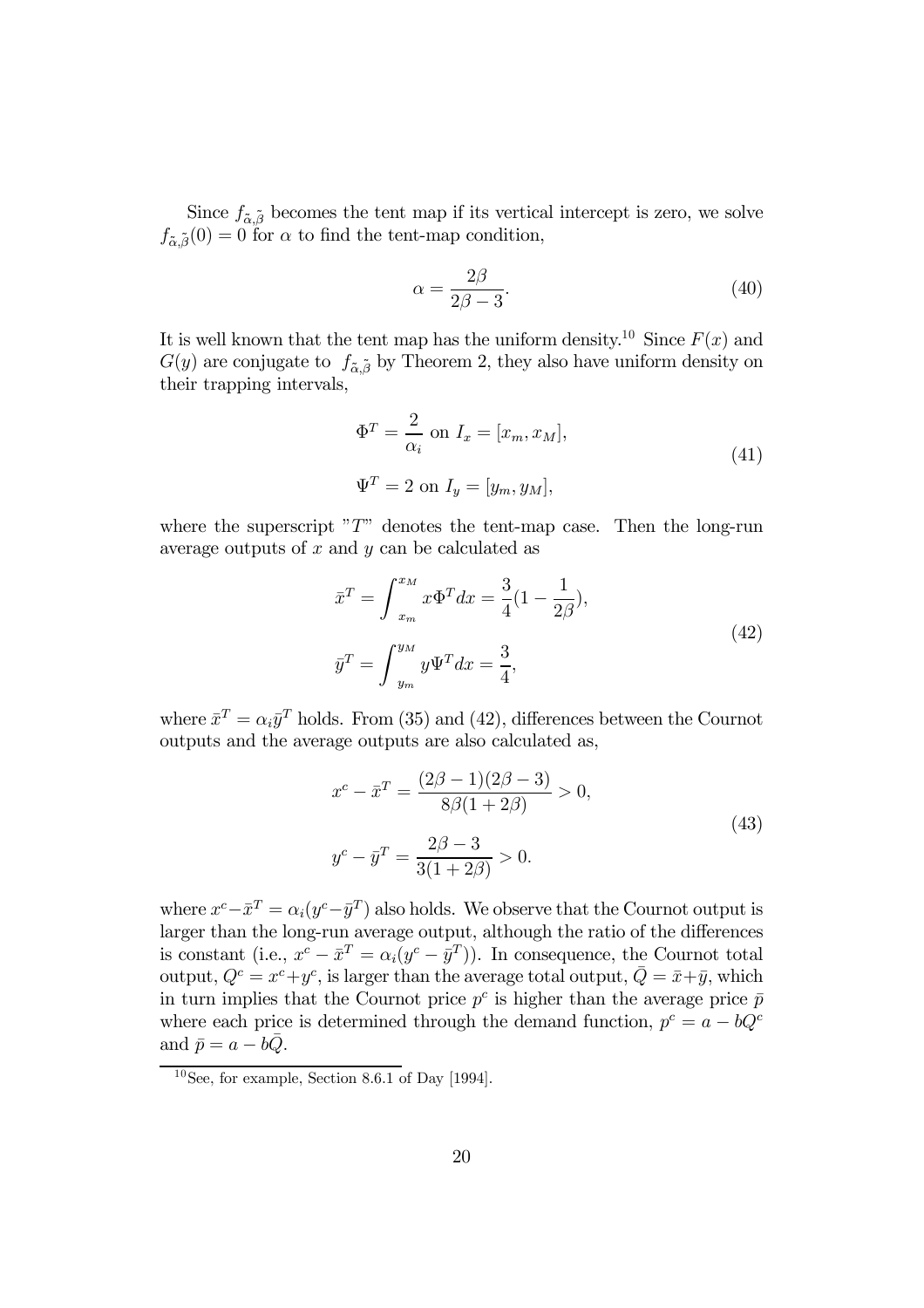Since the density is uniform in the tent-map case, it is possible to show in another way why this result holds. Indeed the difference is written as

$$
x^{c} - \bar{x}^{T} = \int_{x_{m}}^{x_{c}} \underbrace{(x^{c} - x)}_{(+)} \Phi^{T} dx + \int_{xc}^{x_{M}} \underbrace{(x^{c} - x)}_{(-)} \Phi^{T} dx, \tag{44}
$$

where  $x_m < x^c < x_M$  implies that  $x^c - x > 0$  for  $x_m < x < x^c$  and  $x^c - x < 0$ for  $x^c < x < x_M$  as indicated. Further, given the tent-map condition, (40), we have

$$
\frac{x_M - x^c}{x^c - x_m} = \frac{2}{2\beta - 1} < 1,\tag{45}
$$

where the direction of the last inequality is due to the instablility condition,  $\beta > \frac{3}{2}$ . Thus, for any feasible value of  $\beta$ , the first term of (44) dominates the second term so that the total sum becomes positive, that is, the Cournot output is larger than the average output. The same reasoning applies to  $y^c > \bar{y}.$ 

### Period-3 Case

Under  $(27)$ , we have the period-3 case where  $(29)$  and  $(30)$  are densities. Thus the long-run average of output  $x$  is

$$
\bar{x}^3 = \int_{x_m}^{x_0} x \Phi^1 dx + \int_{x_0}^{x_M} x \Phi^2 dx
$$

$$
= \frac{21 - 48\beta + 28\beta^2}{32\beta(\beta - 1)},
$$

and the long-run average of output  $y$  is

$$
\bar{y}^3 = \int_{y_m}^{y_0} y \Psi^1 dy + \int_{y_0}^{y_M} y \Psi^2 dy
$$

$$
= \frac{21 - 48\beta + 28\beta^2}{16(2\beta - 1)(\beta - 1)},
$$

where the superscript "3" denotes the period-3 case. It can be checked that the ratio of average outputs is constant,  $\bar{x}^3 = \alpha_i \bar{y}^3$ . The differences between the Cournot outputs and the average outputs are calculated as

$$
x^{c} - \bar{x}^{3} = \frac{-21 + 38\beta - 28\beta^{2} + 8\beta^{3}}{32\beta(\beta - 1)(2\beta + 1)} > 0,
$$
  

$$
y^{c} - \bar{y}^{3} = \frac{-21 + 38\beta - 28\beta^{2} + 8\beta^{3}}{16(\beta - 1)(2\beta - 1)(2\beta + 1)} > 0,
$$
 (46)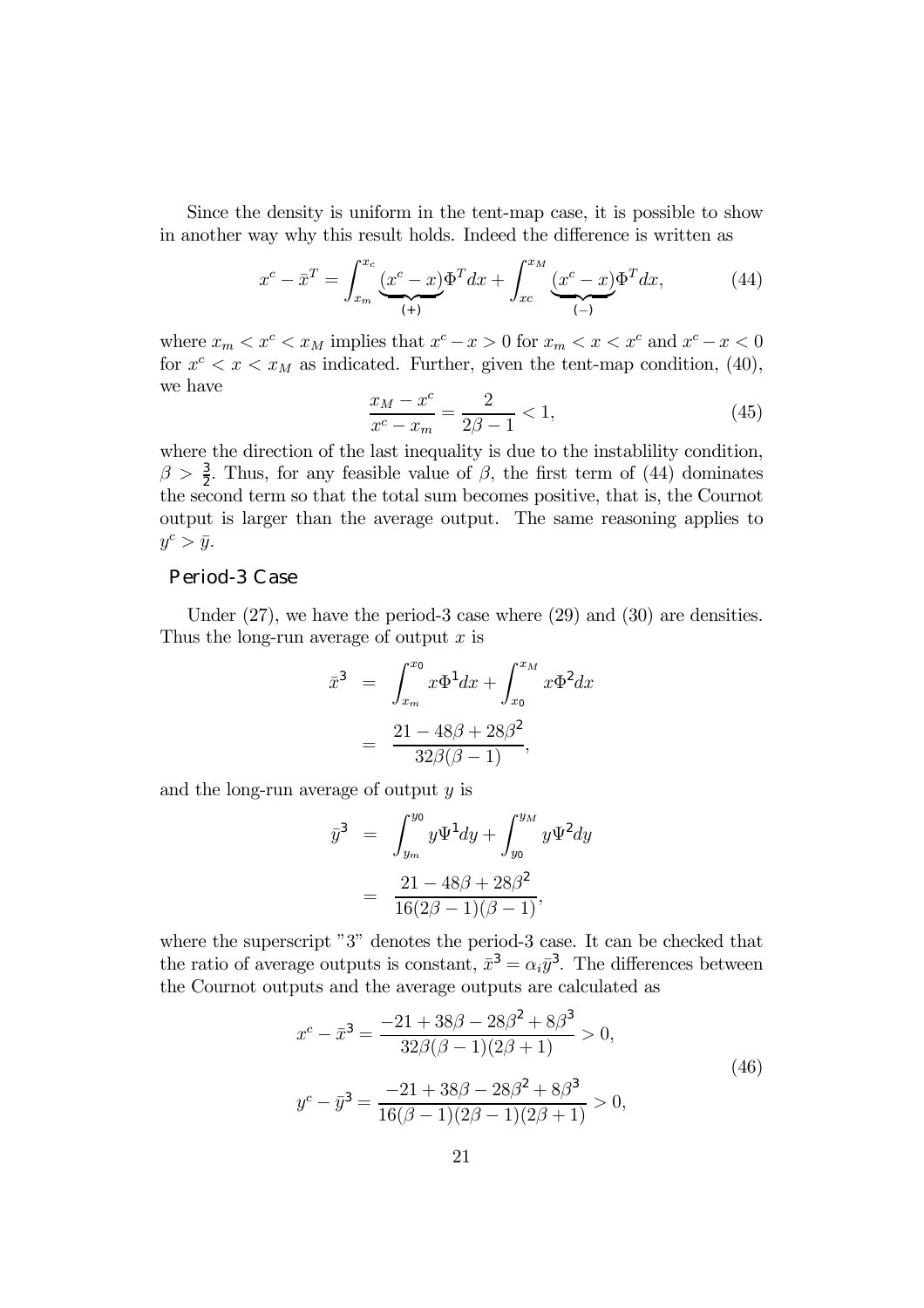where, again, the constant ratio of the differences is observed,  $x^c - \bar{x}^3 =$  $\alpha_i(y^c - \bar{y}^3)$ . Equation (46) indicates that we have the same results in the period-3 case as in the tent-map case, that is, the Cournot outputs are larger than the average outputs, and the Cournot price is higher than the average price. It is possible to show, using mathematical induction, that the same results hold in any case where the density is explicitly constructed. Summarizing these results gives the following,

**Theorem 7** If  $F(x)$  and  $G(y)$  are Markov, then the Cournot outputs are larger than the average outputs and are sold at the lower price on the average,

(1) 
$$
x^c > \bar{x}
$$
 and  $y^c > \bar{y}$ ,  
(2)  $p^c < \bar{p}$ .

#### 5.2.2 Long-run Average Profit

We now consider the long-run average profits. Since the MPE trajectory visits the imitator's reaction curve and the dualist's reaction curve alternately, the average profit taken along the MPE trajectory is the sum of the average profits taken on each reaction curve. If, for instance, a trajectory starts on the dualist's reaction curve, then it is on the dualist's reaction curve at every odd period and on the imitator's reaction function at every even period. Suppose  $M = 2N$  where  $T^M(x, y) = {F^N(x), G^N(y)}$ , <sup>11</sup> and  $\Pi$  denotes a profit function, then the average  $\Pi$  over M periods is

$$
\frac{1}{M} \sum_{t=1}^{M} \Pi(x_t, y_t) = \frac{1}{2N} \{ [\Pi(x_1, y_1) + \Pi(x_3, y_3) + \dots + \Pi(x_{M-1}, y_{M-1})] + [(\Pi(x_2, y_2) + \Pi(x_4, y_4) + \dots + \Pi(x_M, y_M)] \}
$$
\n
$$
= \frac{1}{2} \left\{ \frac{1}{N} \sum_{t=1}^{N} \Pi(x_{2t-1}, r_d(x_{2t-1})) + \frac{1}{N} \sum_{t=1}^{N} \Pi(x_{2t}, r_i^{-1}(x_{2t})) \right\}
$$
\n
$$
= \frac{1}{2} \left\{ \frac{1}{N} \sum_{t=1}^{N} \Pi(r_i(y_{2t-1}), y_{2t-1}) + \frac{1}{N} \sum_{t=1}^{N} \Pi(r_d^{-1}(y_{2t}), y_{2t}) \right\}
$$

The second and thrid equations imply that the average profit can be defined in terms of x as well as  $y$ .

<sup>&</sup>lt;sup>11</sup>See Dana and Montrucchio [1986] and Bischi *et al.* [2000].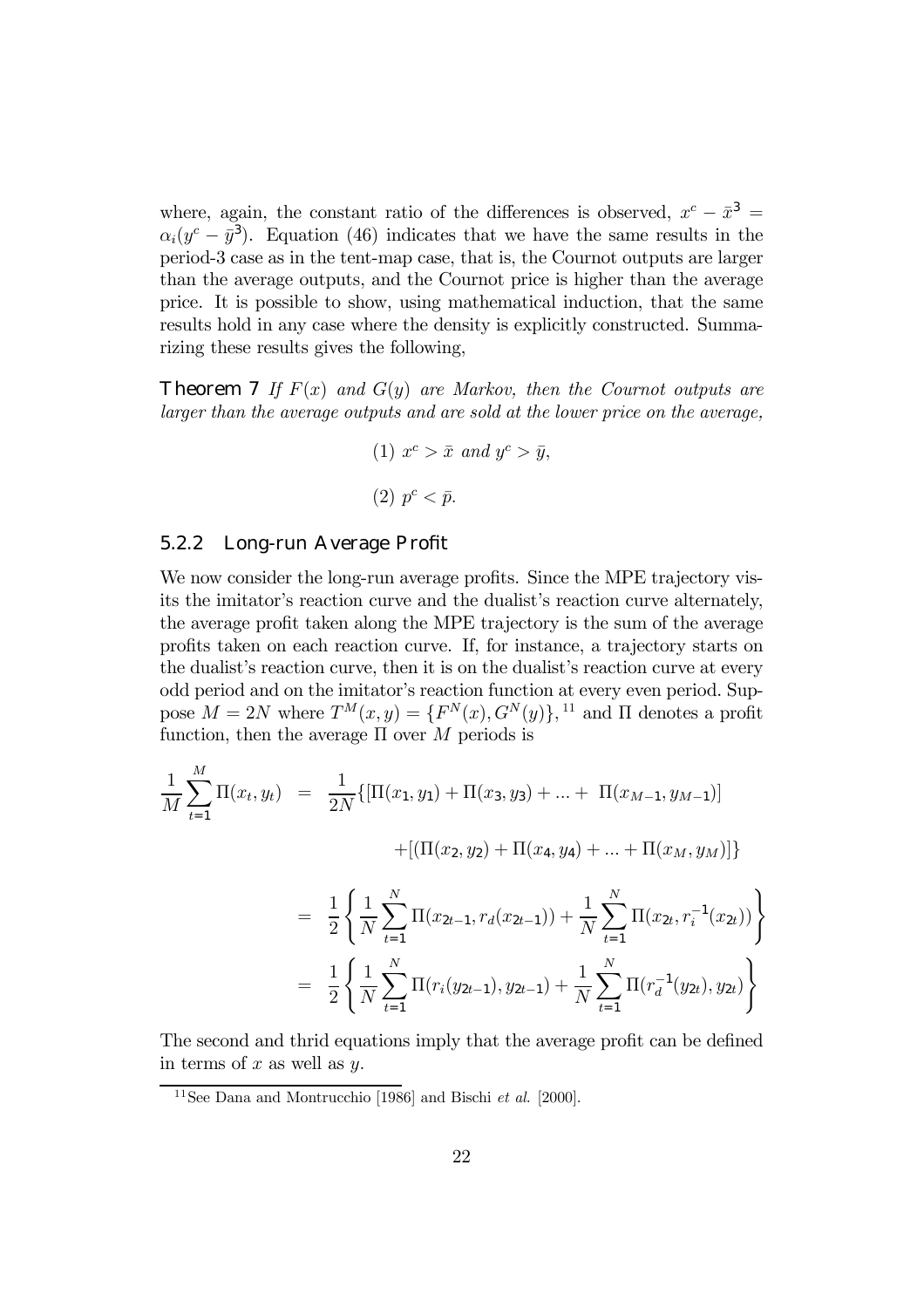Transformation from the first to the second equality is carried out in the following way. Since the trajectory is on the dualist's reaction curve at odd periods, the dualist's output at period 2t−1 is the best reply to the imitator's action at period  $2(t-1)$ ,  $y_{2t-1} = r_d(x_{2(t-1)})$ . When the dualist moves, the imitator does not move so that the imitator's output at period  $2t-1$  is equal to the one in the previous period,  $x_{2t-1} = x_{2(t-1)}$ . Therefore  $y_{2t-1} = r_d(x_{2t-1})$ and the profit at period  $2t - 1$  is written as  $\Pi(x_{2t-1}, r_d(x_{2t-1}))$ . By the same reasoning, when the trajectory is on the imitator's reaction curve at even period 2t, the profit can be written as  $\Pi(x_{2t}, r_i^{-1}(x_{2t}))$ . Therefore as shown above, the average profit over M periods is the average of the sum of the average profit taken along each reaction curve. The same reasoning applies to the transformation from the first equality to the third.

When the MPE trajectory is chaotic, the average profit is the limiting value of the finite average,

$$
\lim_{M \to \infty} \frac{1}{M} \sum_{t=1}^{M} \Pi(x_t, y_t) = \frac{1}{2} \{ \lim_{N \to \infty} \frac{1}{N} \sum_{t=1}^{N} \Pi(x_{2t-1}, r_d(x_{2t-1})) + \lim_{N \to \infty} \frac{1}{N} \sum_{t=1}^{N} \Pi(x_{2t}, r_i^{-1}(x_{2t})) \}.
$$

Since the adjustment process is ergodic, the mean ergodic theorem implies that the time average of ergodic trajectory converges to its space average,

$$
\lim_{N \to \infty} \frac{1}{N} \sum_{t=1}^{N} \Pi(x_{2t-1}, r_d(x_{2t-1})) = \int_{x_m}^{x_M} \Pi(x, r_d(x)) \Phi dx,
$$
\n
$$
\lim_{N \to \infty} \frac{1}{N} \sum_{t=1}^{N} \Pi(x_{2t}, r_i^{-1}(x_{2t})) = \int_{x_m}^{x_M} \Pi(x, r_i^{-1}(x)) \Phi dx,
$$
\n(47)

where  $\Phi(x)$  is the invariant density function. Summing up our findings, we have

**Theorem 8** For the profit function  $\Pi$  of  $(x, y)$ , the average profit taken along the MPE trajectories equals to the average of the sum of the average profits taken along each reaction function,

$$
\lim_{M \to \infty} \frac{1}{M} \sum_{t=1}^{M} \Pi(x_t, y_t) = \frac{1}{2} (\bar{\Pi}^i + \bar{\Pi}^d)
$$

where  $\bar{\Pi}^i$  is the average profit taken along the imitator's reaction curve and  $\bar{\Pi}^d$  is the average profit taken along the dualist's reaction curve.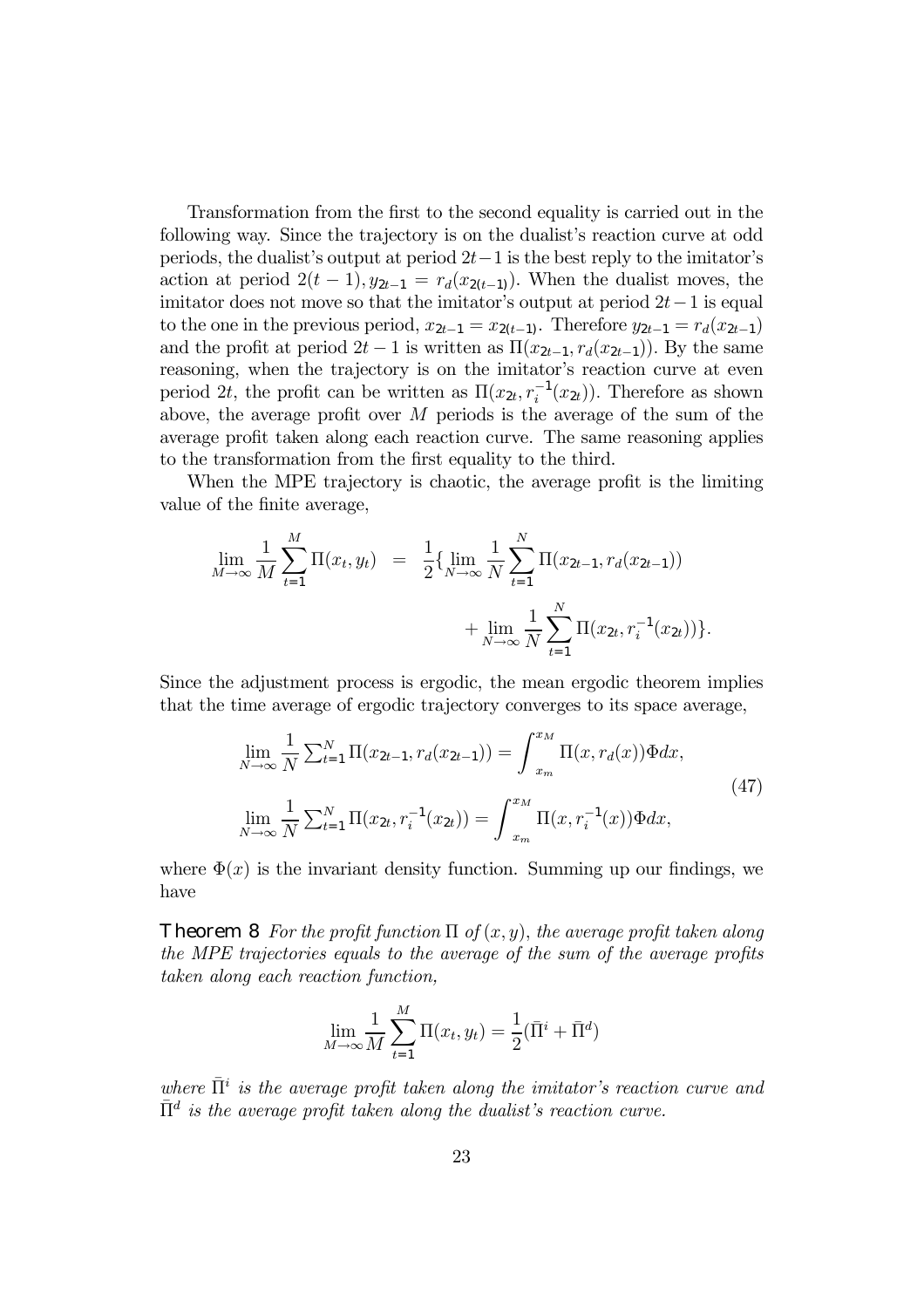In Theorem 4, the ratio of the Cournot profits is constant, namely  $\alpha_i^2$ . Applying Theorem 8, we can demonstrate the following result concerning the ratio of the average profits.

Theorem 9 The ratio of the imitator's profit to the dualist's profit, and the ratio of the imitator's difference between the Cournot profit and the average profit to the dualist's difference are equal to the ratio of the imitator's Cournot profit to the dualist's Cournot profit,

$$
\frac{\bar{\Pi}_i}{\bar{\Pi}_d} = \frac{\Pi_i^c - \bar{\Pi}_i}{\Pi_d^c - \bar{\Pi}_d} = \frac{\Pi_i^c}{\Pi_d^c} = \alpha_i^2
$$

**Proof.** See Appendix. ■

Numerical examples give an answer to our question on whether the longrun average profits are larger or smaller than the Cournot profit. As before, we consider the tent-map case and the period-3 case.

#### Tent-map case

We can calculate the long-run average profits,

$$
\bar{\Pi}_i^T = \frac{b(2\beta - 1)(7\beta - 4)}{24\beta^2},
$$
  
\n
$$
\bar{\Pi}_d^T = \frac{b(7\beta - 4)}{6(2\beta - 1)},
$$
\n(48)

and then the difference between the Cournot profit and the average profits,

$$
\Pi_i^c - \bar{\Pi}_i^T = \frac{b(4 + 9\beta - 36\beta^2 + 20\beta^3)}{6(2\beta - 1)(2\beta + 1)^2} > 0,
$$
\n
$$
\Pi_d^c - \bar{\Pi}_d^T = \frac{b(4 + 9\beta - 36\beta^2 + 20\beta^3)}{24\beta(2\beta + 1)^2} > 0.
$$
\n(49)

which imply that the Cournot profit is larger than the average profit for both the imitator and dualist. This result is also demonstrated in another way. The long-run average profit of the imitator is

$$
\begin{split}\n\bar{\Pi}_{i}^{T} &= \frac{1}{2} \{ \int_{x_{m}}^{x_{0}} \Pi_{i}(x, r_{i}(x)) \Phi^{T} dx + \int_{x_{m}}^{x_{0}} \Pi_{i}(x, r_{i}(x)) \Phi^{T} dx \\
&\quad + \int_{x_{m}}^{x_{0}} \Pi_{i}(x, r_{d}^{i}(x)) \Phi^{T} dx + \int_{x_{0}}^{x_{M}} \Pi_{i}(x, r_{d}^{a}(x)) \Phi^{T} dx \}, \\
&= \frac{1}{2} \left\{ \int_{x_{m}}^{x_{0}} \Pi_{i}^{1}(x) \Phi^{T} dx + \int_{x_{0}}^{x_{M}} \Pi_{i}^{2}(x) \Phi^{T} dx \right\},\n\end{split}
$$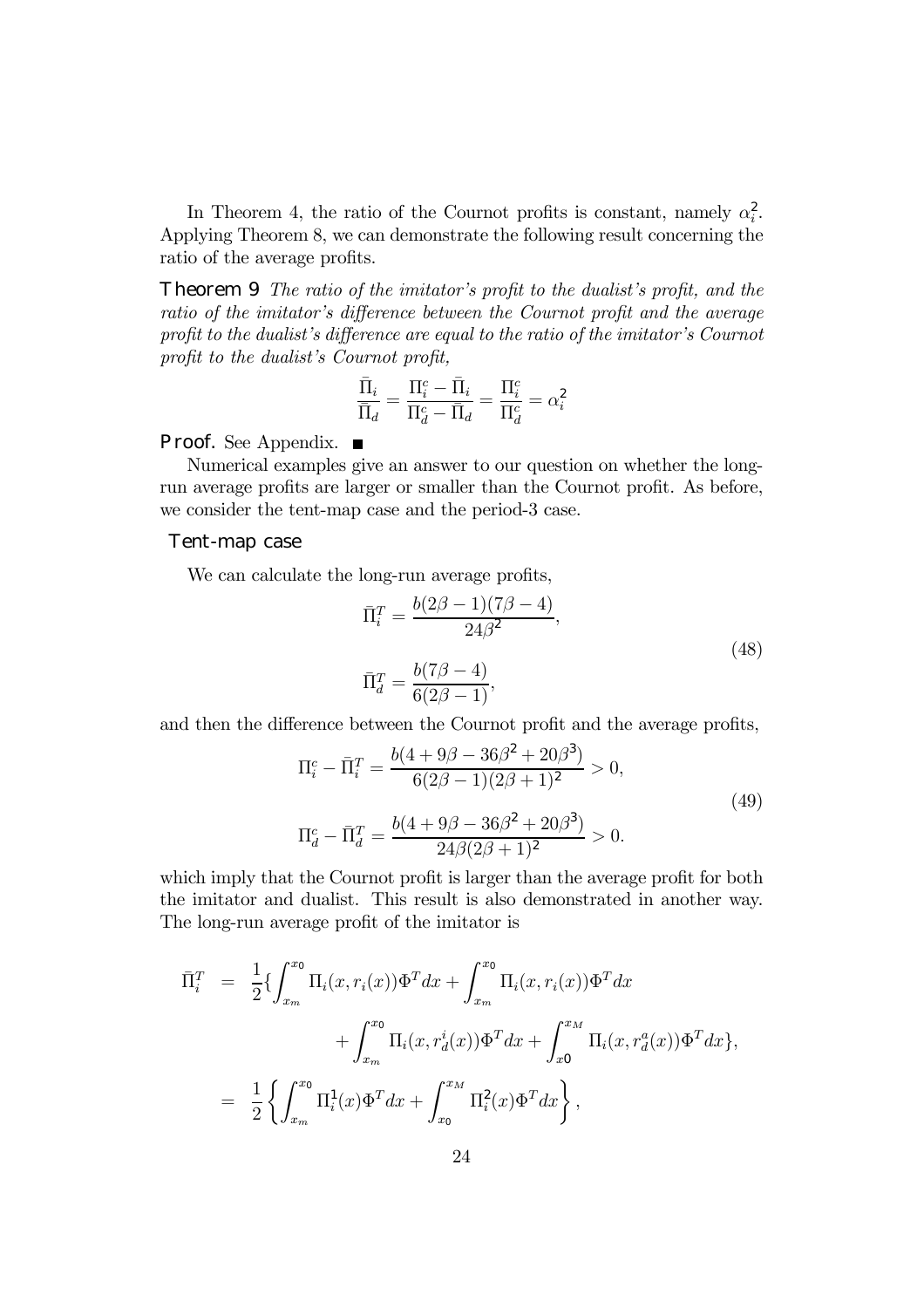where

$$
\Pi_i^1(x) = \Pi_i(x, r_i(x)) + \Pi_i(x, r_d^i(x)),
$$
  

$$
\Pi_i^2(x) = \Pi_i(x, r_i(x)) + \Pi_i(x, r_d^a(x)).
$$

Thus the difference between imitator's Cournot profit and average profit is,

$$
\Pi_i^c - \bar{\Pi}_i^T = \Pi_i^c \int_{x_m}^{x_M} \Phi^T dx - \frac{1}{2} \left\{ \int_{x_m}^{x_0} \Pi_i^1(x) \Phi^T dx + \int_{x_0}^{x_M} \Pi_i^2(x) \Phi^T dx \right\},
$$
  
\n
$$
= \frac{1}{2} \left\{ \int_{x_m}^{x_1} \underbrace{(\Pi_i^c - \Pi_i^1(x))}_{(+)}\Phi^T dx + \int_{x_1}^{x_0} \underbrace{(\Pi_i^c - \Pi_i^1(x))}_{(-)}\Phi^T dx \right\}
$$
  
\n
$$
+ \frac{1}{2} \left\{ \int_{x_0}^{x_c} \underbrace{(\Pi_i^c - \Pi_i^2(x))}_{(-)}\Phi^T dx + \int_{x_c}^{x_M} \underbrace{(\Pi_i^c - \Pi_i^2(x))}_{(+)}\Phi^T dx \right\},
$$

where  $\Pi_i^c = \Pi_i(x^c, y^c)$  and  $x_1$  solves  $\Pi_i^c = \Pi_i^1(x)$ . In Figure 4, the light grey area is the integral of the first and fourth terms while the dark is the integral of the second and third terms. It is obvious that the former dominates the latter. In consequence, the Cournot profit of the imitator is larger than the average profit.



Figure 4. Difference between imitator's Cournot profit and average profit.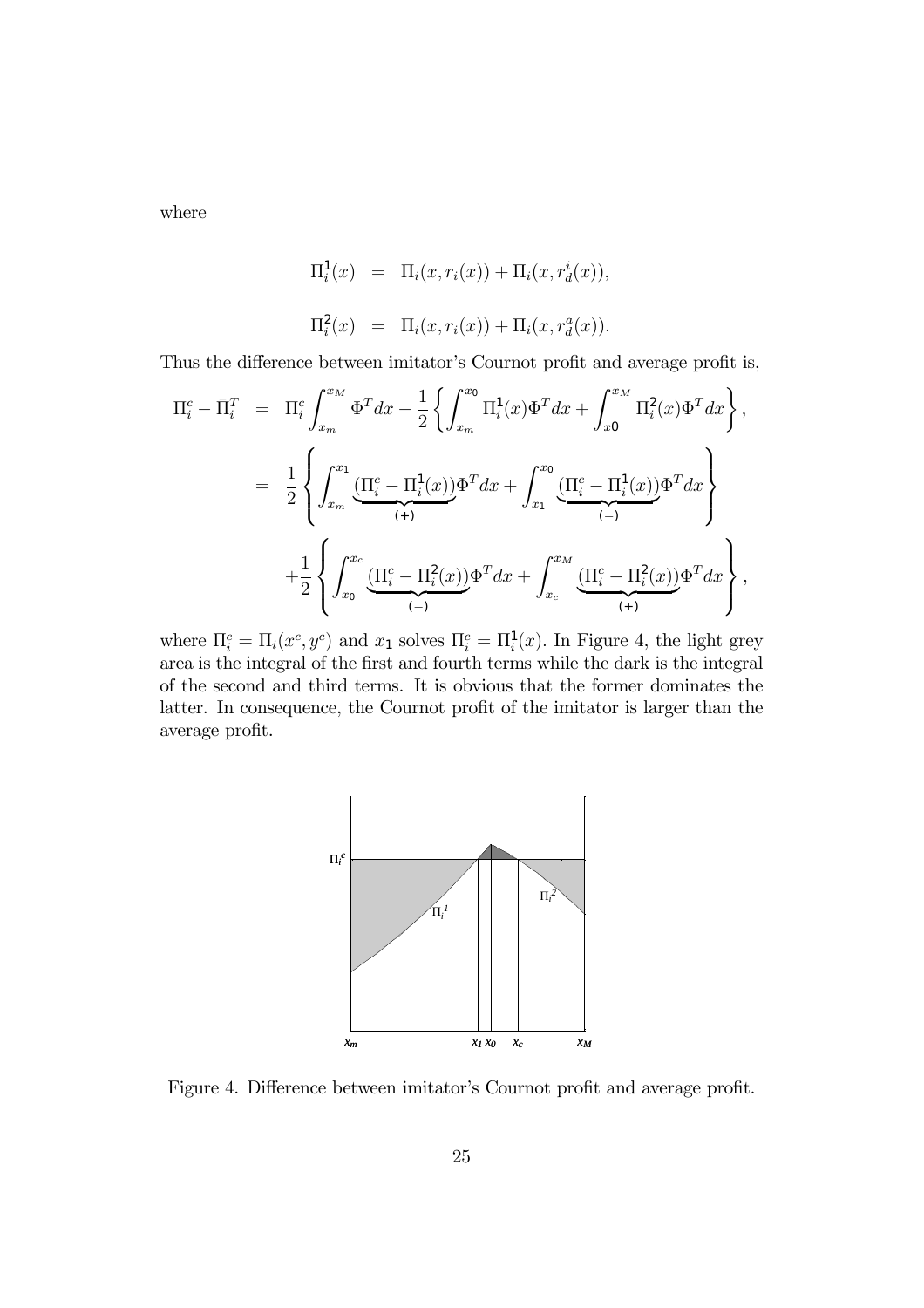#### Period-3 case

In the period-3 case, the long-run average profits are

$$
\bar{\Pi}_{i}^{3} = \frac{b(-77 + 4\beta(71 - 87\beta + 36\beta^{2}))}{192(\beta - 1)\beta^{2}},
$$
\n
$$
\bar{\Pi}_{d}^{3} = \frac{b(-77 + 4\beta(71 - 87\beta + 36\beta^{2}))}{48(2\beta - 1)^{2}(\beta - 1)},
$$
\n(50)

and the differences between the Cournot profit and the average profits are

$$
\Pi_d^c - \bar{\Pi}_d^3 = \frac{b(7 + 4(\beta - 2)\beta)(11 + 4\beta(4 + 3\beta(4\beta - 7)))}{48(\beta - 1)(1 - 4\beta^2)^2} > 0,
$$
\n
$$
\Pi_i^c - \bar{\Pi}_i^3 = \frac{192(1 - 2\beta)^2(\beta - 1)\beta^2 - b(1 + 2\beta)^2b(-77 + 4\beta(71 - 87\beta + 36\beta^2))}{192(\beta - 1)\beta^2(2\beta + 1)^2} > 0.
$$
\n(51)

Again we obtain that the Cournot profit is larger than the long-run average profits for both the imitator and the dualist. Calculations get longer and much more tedious as the number of period of periodic cycle gets larger, but it is possible, with mathematical induction, to confirm this result regardless of the number.

**Theorem 10** The Cournot profits are larger than the average profits for both the imitator and the dualist,

$$
\Pi_i^c > \bar{\Pi}_i \text{ and } \Pi_d^c > \bar{\Pi}_d.
$$

### 5.3 Non-Markov Trajectory

We have so far examined the statistical dynamics in a case where  $F(x)$  and  $G(y)$  are Markov. In this section, we investigate the statistical properties of the average profit in a case where  $F(x)$  and  $G(y)$  are not Markov. Since we are not able to use the mean ergodic theorem unless the density function is constructed, we perform numerical simulations in order to verify whether the results analytically derived for Markov case can hold in a non-Markov case.

For the numerical simulations, we fix the slope of the positive sloping part of the dualist's reaction curve  $\alpha = 2$  and increase the value of  $\beta$  form  $\frac{3}{2}$  to 3.  $\frac{3}{2}$  is the critical value at which the instability occurs and will be denoted as  $\beta_s$ . For  $\beta > 3$ , the map gives rise to multiple Cournot points and its trajectory escapes from the feasible region. Thus 3 is the maximum value that the parameter can take. We denote this critical value by  $\beta_T$  as  $F(x)$  and  $G(y)$  become the tent maps for  $\alpha = 2$  and  $\beta = 3$ .  $\beta$  measures the degree of strategic substitutability of the dualist as shown in (14). Note that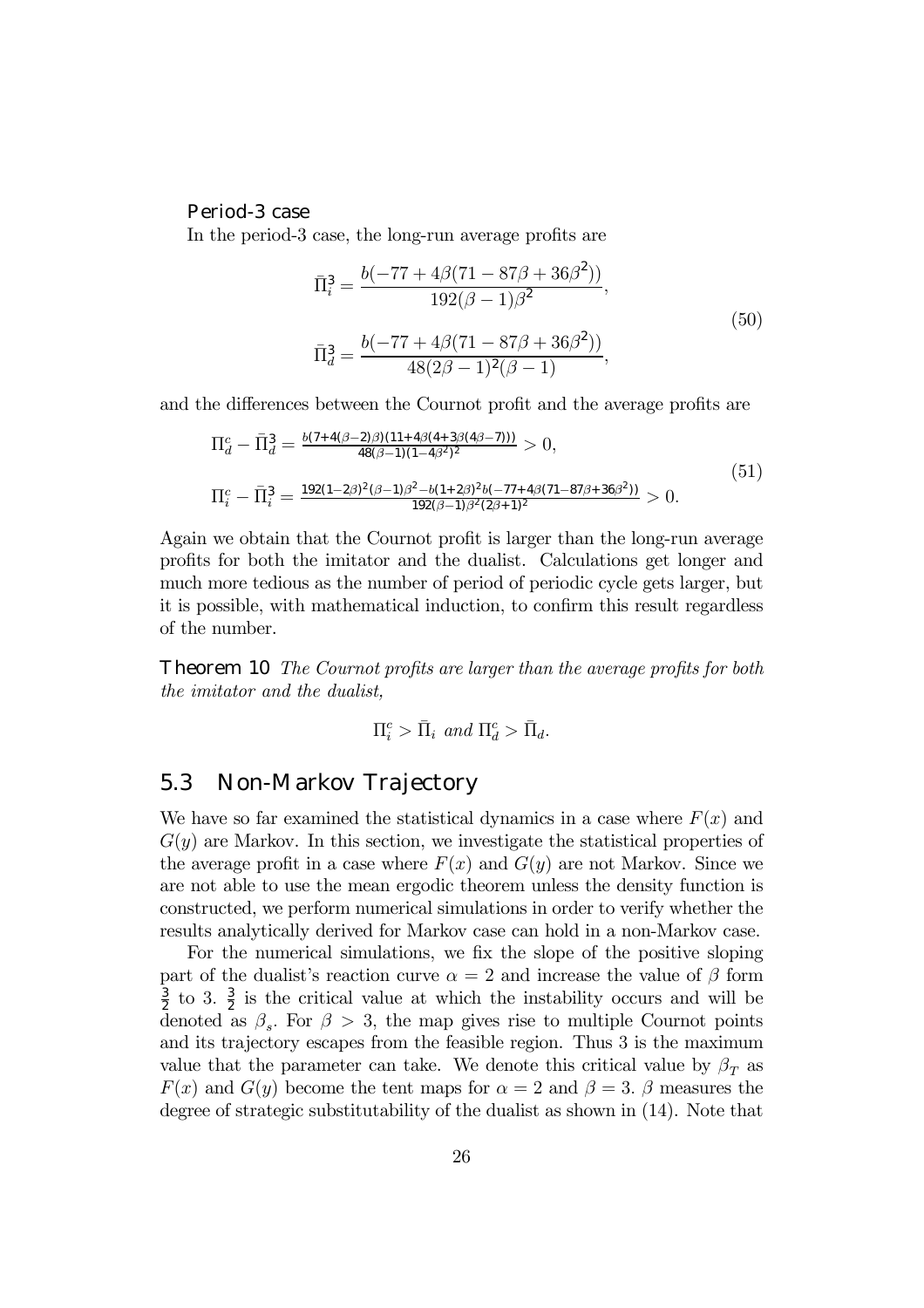increasing this parameter value corresponds to pronounced steepness of the downward sloping part of the dualist's reaction curve.

Figure 5 illustrates the results of numerical simulations of the long-run average profits of the imitator (in the left panel) and the dualist (in the right panel) against variations of parameter  $\beta$ . For comparison, graphs of the Cournot profits are also depicted. In each panel, the parameter  $\beta$  has been increased in steps of 0.01, and for each of these  $\beta$ -values, the average is calculated from 5,000 iterations. For values of  $\beta$  indicated by  $\beta_3$  and  $\beta_1$ , the map generates the periodic 3 cycle and eventually-fixed cycle respectively. In other words, the map is Markov for these  $\beta$  values for which the analytical values of the average profit can be calculated. The heavy dots on the vertical lines at  $\beta_1$  and  $\beta_3$  indicate the analytical value of the average profit and the white circles indicate the corresponding Cournot profit. It is safe to say that the simulations approximate the analytical results for any other  $\beta$ -values as the simulation results plotted against these critical  $\beta$ -values pass through the points obtained from analytical results. We observe that for any value of  $\beta$ , the Cournot profit is higher than the long-run average.



Figure 5. Numerical simulations of imitator's and dualist's profits.

We then check whether the ratio of the average profit is constant. Figure 6 shows plots of the ratio of the average profit of the imitator to the average profit of the dualist under the same initial conditions and the same parameter conditions but the number of iterations is 50 in the left panel and 5000 in the right panel. The generally upward-sloping locus but with small indentations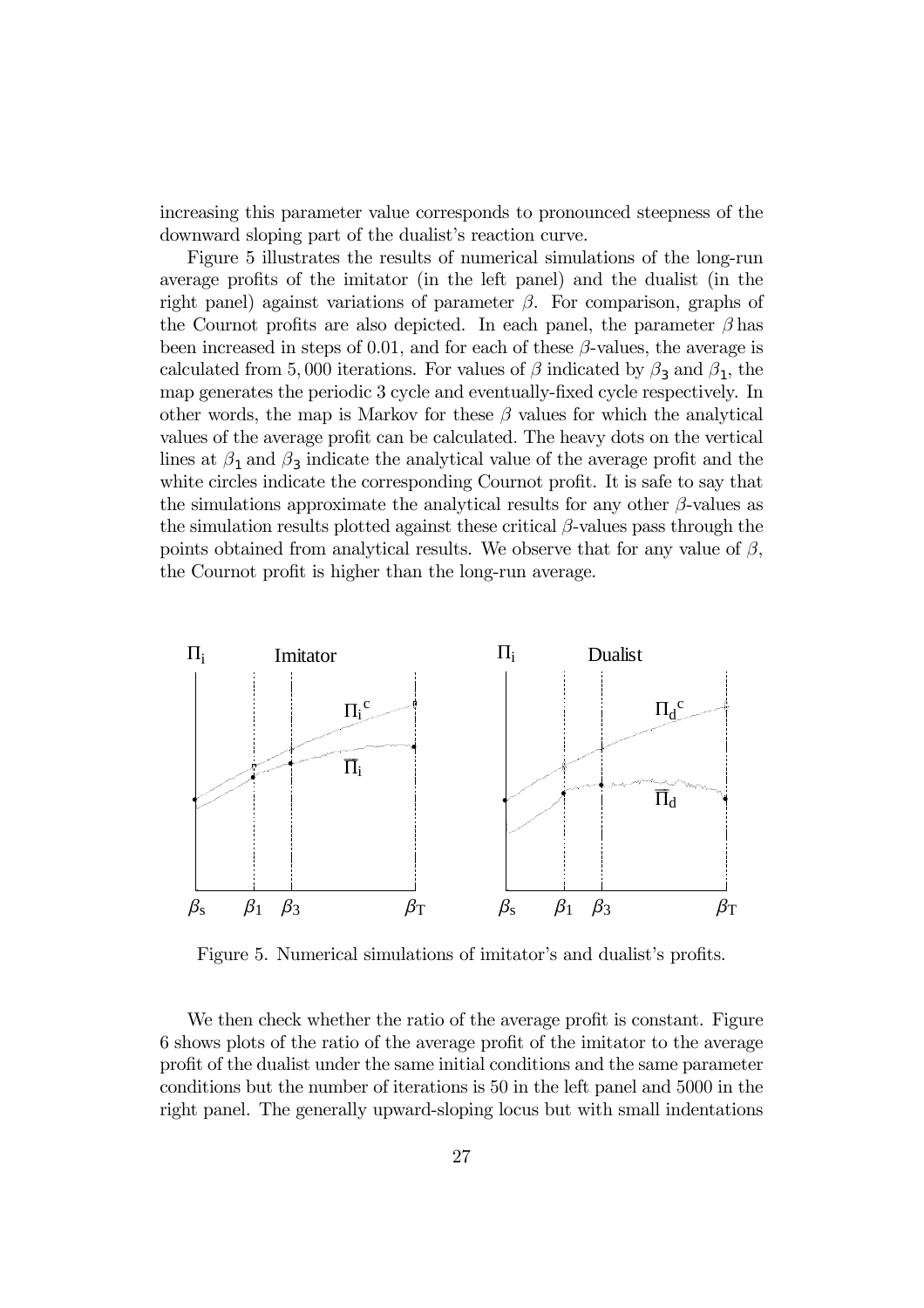is the set of the ratios of average profits as a function of  $\beta$ . Comparing the left panel with the right, we can say that the locus gets smoother as the number of iterations gets larger. We also find that each calculated ratio is located on  $(\frac{2\beta-1}{2\beta})^2$  curve (which is not depicted in the panel) for the large number of iterations. The dots on the locus correspond the analytical results obtained from the calculations done in the previous section. From an examination of the graph, it is safe to surmise that the average profit ratio may converge to the constant value  $\alpha_i^2 = \left(\frac{2\beta - 1}{2\beta}\right)^2$  as the number of iterations is increased. These numerical results support the analytical results.



Figure 6. Average profit ratios (50 iterations in the left panel and 5000 in the right).

### 6 Concluding Remarks

In this study, we have constructed the nonlinear Cournot model in which the duopolists have production externality and examined the long-run or statistical behavior associated with chaotic dynamics of output. Although chaotic trajectories of x and y exhibit highly irregular motions, the ratio of the average output of  $x$  to that of  $y$  shows a predictable trend, that is, the ratio is equal to the ratio of Cournot outputs as summarized in Theorem 6. The imitator as well as the dualist produce more than the Cournot output in some periods and less in other periods but, on the average, produces more at the Cournot point. For the demand side, this result implies that consumers can afford to purchase a smaller amount of goods at the higher price on the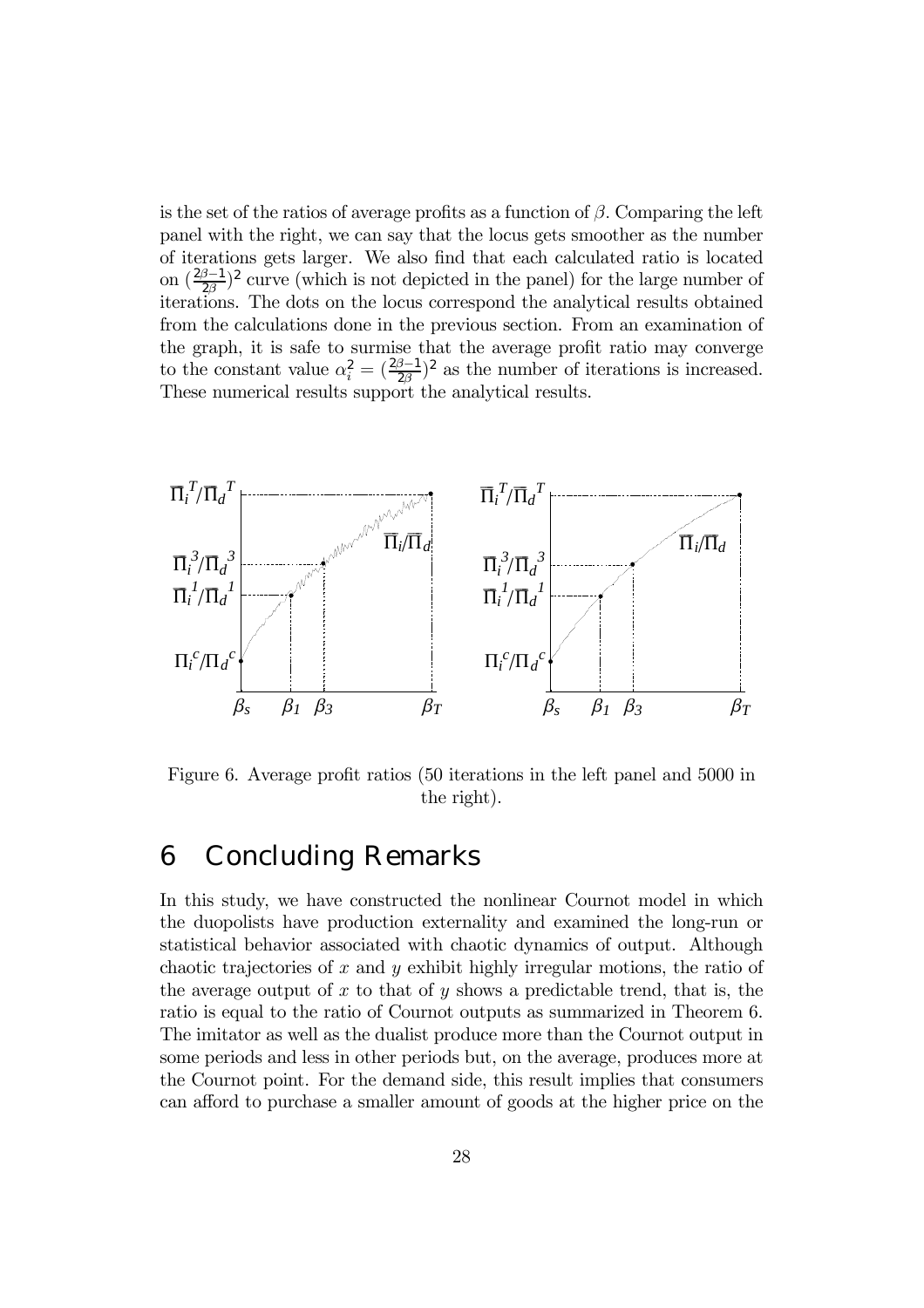average. Similar statistical properties hold for the long-run average profit. Theorem 8 indicates that the ratio of the average profits is equal to the ratio of the Cournot profits, and Theorem 9 implies that the Cournot profit is larger than the average profit. These statistical properties are analytically as well as numerically confirmed. However, this does not mean that chaotic production is less favorable than the production at Cournot point because our analysis is limited to dynamics in the imitator-dualist market. We need to investigate other markets such as the accommodator-dualist market or the dualist-dualist market which may have interesting dynamics which have not yet been analyzed.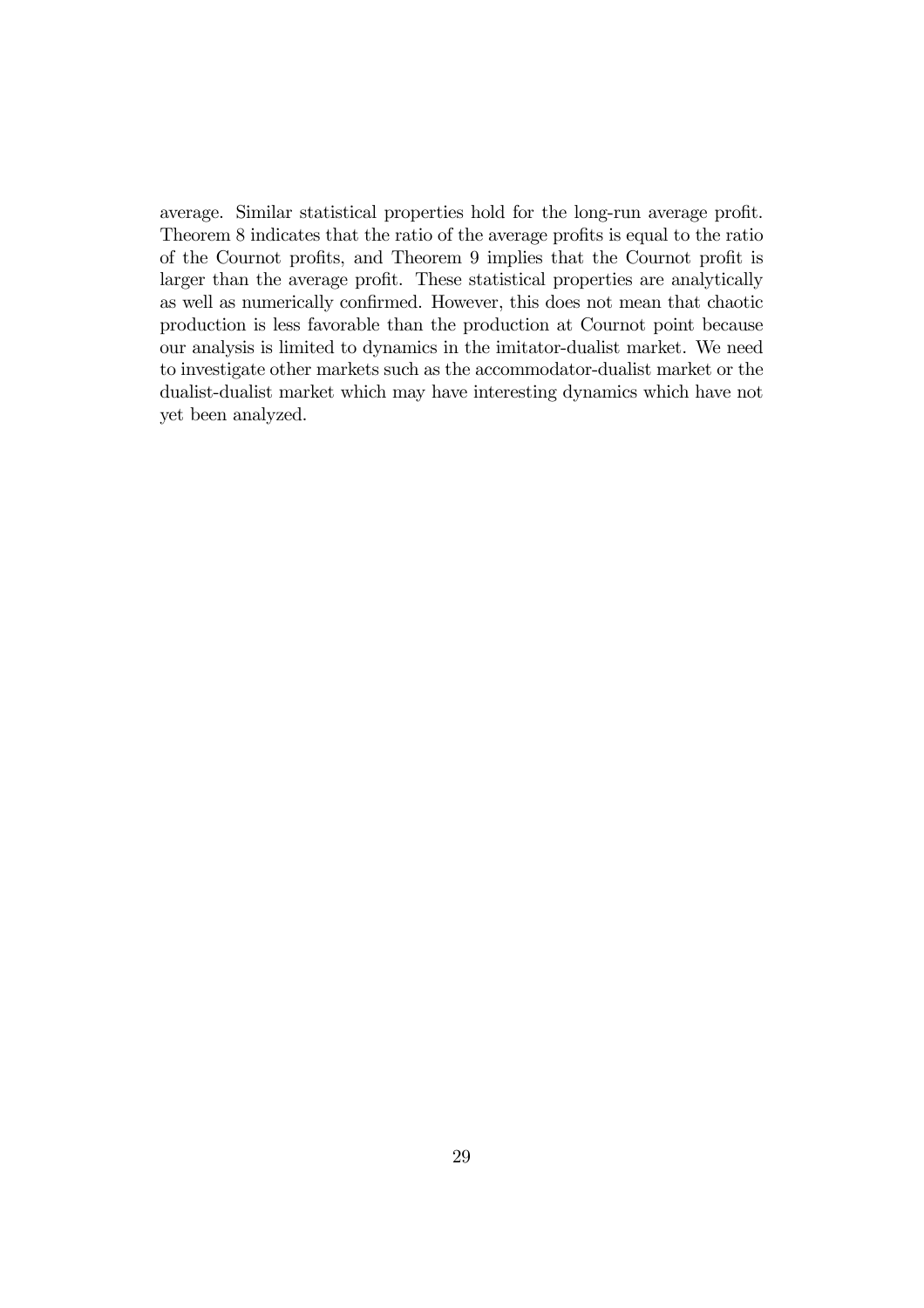### Appendix

In this Appendix, we prove Theorem 9 in three steps; we derive the longrun average profit of imitator in the first step, then the average profit of dualist in the second step, and finally we clarify the relationship between these average profits.

**Step 1.** From Theorem 8 and (47), the long-run average profit of the imitator is defined as follows.

$$
\bar{\Pi}_i = \frac{1}{2} \{ \int_{x_m}^{x_0} [\Pi_i(x, \frac{x}{\alpha_i}) + \Pi_i(x, r_d^i(x))] \Phi_I dx \n+ \int_{x_0}^{x_M} [\Pi_i(x, \frac{x}{\alpha_i}) + \Pi_i(x, r_d^a(x))] \Phi_{II} dx \} \n= \alpha_i b \{ \int_{x_m}^{x_0} x(\frac{\alpha + \beta - \alpha\beta}{\beta} + \alpha x) \Phi_I dx + \int_{x_0}^{x_M} \beta(1 - x) x \Phi_{II} dx \}
$$

where the steps of the density are divided into to two,  $\Phi_I$  on  $[x_m, x_0]$  and  $\Phi_{II}$ on  $[x_0, x_M]$ .

**Step 2.** It is convenient to define the long-run average profit of the dualist in terms of  $y$  as follows.

$$
\bar{\Pi}_d = \frac{1}{2} \{ [\int_{y_m}^{y_0} [\Pi_d^i(\alpha_i y, y) \Psi_I dy + \int_{y_0}^{y_M} \Pi_d^a(\alpha_i y, y) \Psi_{II} dy] + \int_{y_m}^{y_0} [\Pi_d^i(r_d^{i-1}(y), y) \Psi_I dy + \int_{y_0}^{y_M} \Pi_d^a(r_d^{a-1}(y), y) \Psi_{II} dy \}.
$$

Here the sum of the first two terms is the average profit along the imitator's reaction curve and the sum of the last two terms is the average profit along the dualist's reaction curve.  $r_d^{i^{-1}}(y)$  and  $r_d^{a^{-1}}(y)$  are the inverse of  $r_d^i(y)$  and  $r_d^a(y)$  respectively. As in Step 1 above, the steps of density  $\Psi$  are decomposed into two,  $\Psi_I$  on  $[y_m, y_0]$  and  $\Psi_{II}$  on  $[y_0, y_M]$ . Adding the first and the third term, and the second and the forth term, and then arranging yield,

$$
\bar{\Pi}_d = b \{ \int_{y_m}^{y_0} \left( \frac{\alpha + \beta - \alpha \beta}{\beta} + \alpha_i \alpha y \right) y \Psi_I dy + \int_{y_0}^{y_M} \left( \beta (1 - \alpha_i y) y \right) \Psi_{II} dy \}.
$$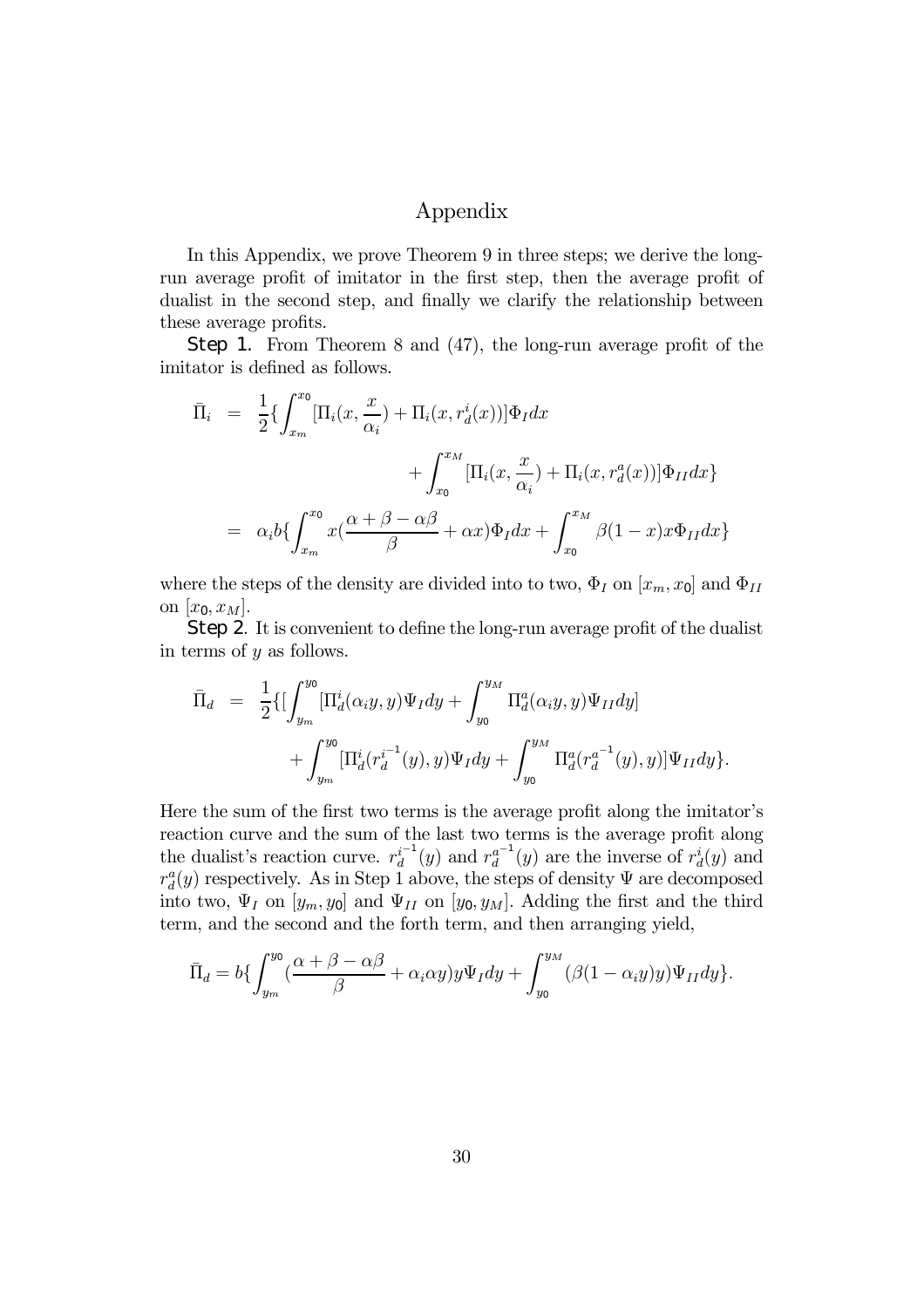**Step 3.** In  $\bar{\Pi}_i$  substituting  $x = \alpha_i y$  and using the result of Theorem 3,  $\bar \Pi_i$  can be written as follows.

$$
\bar{\Pi}_{i} = \alpha_{i}b\left\{\int_{x_{m}/\alpha_{i}}^{x_{0}/\alpha_{i}}\alpha_{i}y(\frac{\alpha+\beta-\alpha\beta}{\beta}+\alpha\alpha_{i}y)\Phi_{I}(\alpha_{i}dy) + \int_{x_{0}/\alpha_{i}}^{x_{M}/\alpha_{i}}\beta(1-\alpha_{i}y)\alpha_{i}y\Phi_{II}(\alpha_{i}dy)\right\}
$$
\n
$$
= \alpha_{i}^{2}\left\{b\left\{\int_{y_{m}}^{y_{0}}(\frac{\alpha+\beta-\alpha\beta}{\beta}+\alpha_{i}\alpha y)y\Psi_{I}dy + \int_{y_{0}}^{y_{M}}(\beta(1-\alpha_{i}y)y)\Psi_{II}dy\right\}\right\}
$$
\n
$$
= \alpha_{i}^{2}\bar{\Pi}_{d}.
$$

Since the Cournot profits are constant, we can show  $\Pi_i^c - \bar{\Pi}_i = \alpha_i^2 \Pi_d^c - \alpha_i^2 \bar{\Pi}_d$ in the same way. This proves Theorem 9.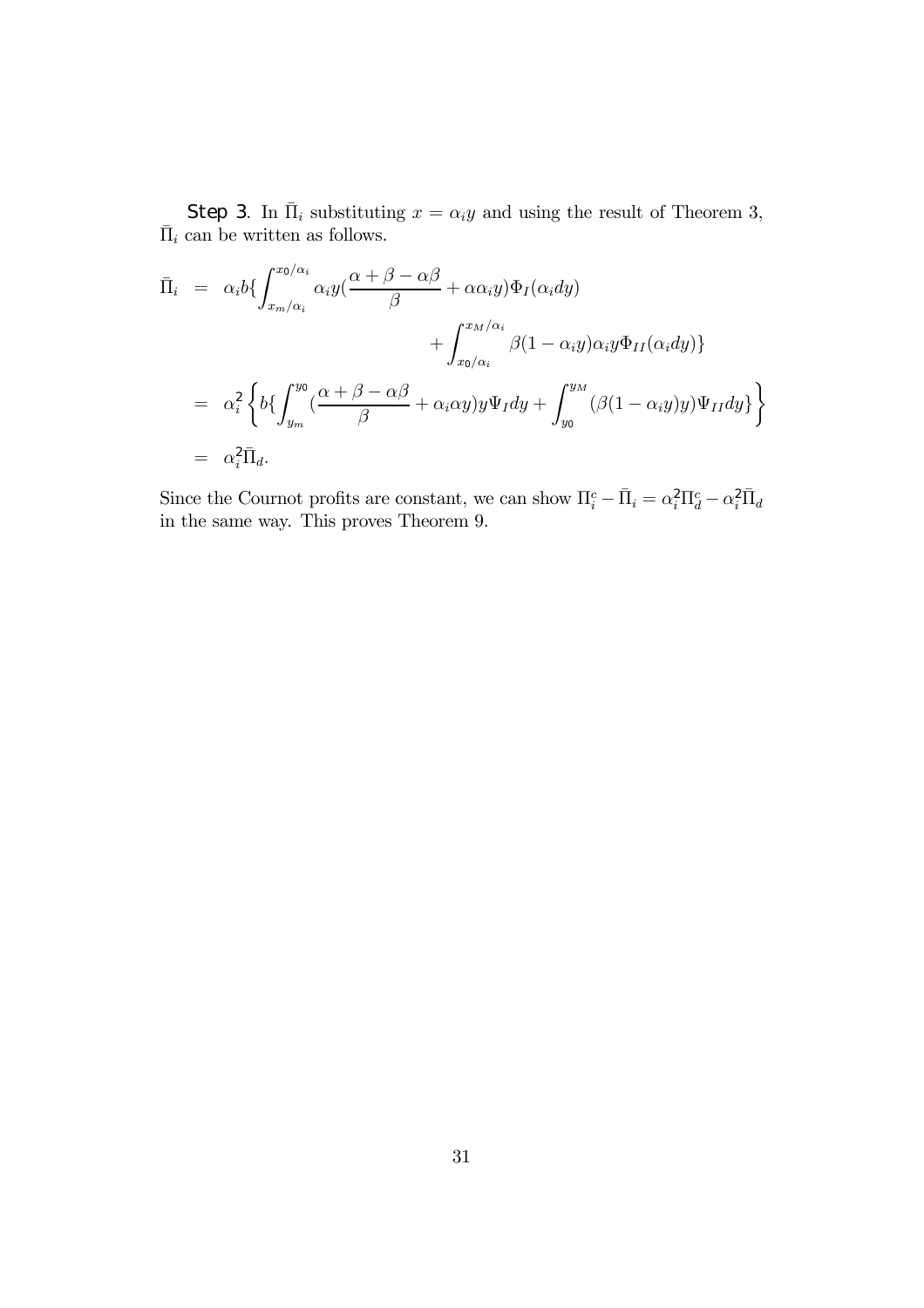### References

- [1] Boyarsky, A., and Scarowsky, M., "On a Class of Transformations which have Unique Absolutely Continuous Invariant Measures," Transactions of the American Mathematical Society, 255, 243-262, 1979.
- [2] Bischi, G-I, C. Mammana, and L. Gardini, "Multistability and Cyclic Attractors in Duopoly Games," Chaos, Solitons and Fractals, 11, 543- 564, 2000.
- [3] Bulow, J., Geanakoplos, J., and Klemperer, P., "Multimarket Oligopoly: Strategic Substitutes and Complements," Journal of Political Economy, 93, 488-511, 1985.
- [4] Dana, R-A., and L. Montrucchio, "Dynamic Complexity in Duopoly Games," Journal of Economic Theory 40, 40-56, 1986.
- [5] Day, R., Complex Economic Dynamics, MIT Press, Cambridge, Massachusetts, 1994.
- [6] Huang, W., "Caution implies Profit," Journal of Economic Behavior and Organization, 29, 257-277, 1995.
- [7] Huang, W., "Statistical Dynamics and Walras's Law," Journal of Economic Behavior and Organization, 46, 57-71, 2001.
- [8] Kopel, M., "Simple and Complex Adjustment Dynamics in Cournot Duopoly Models," Chaos, Solitions and Fractals 7, 12, 2031-2048, 1996.
- [9] Kopel, M., "Improving the Performance of an Economic System: Controlling Chaos," Journal of Evolutionary Economics, 7, 269-289, 1997.
- [10] Lasota, A., and Yorke, J.,"On the Existence of Invariant Measures for Piecewise Monotonic Transformations," Trans. of the American Mathematical Society, 186, 481-188, 1973.
- [11] Matsumoto, A., "Let It Be; Chaotic Price Instability can be Beneficial," Chaos, Solitons and Fractals, 18, 745-758, 2003a.
- [12] Matsumoto, A., "Density Function of Piecewise Linear Transformation," Discussion Paper No.41, Institute of Economic Research, Chuo University, 2003b.
- [13] Puu, T., Attractors, Bifurcations, and Chaos, Springer-Verlag, Berlin-Heidelberg, 2000.